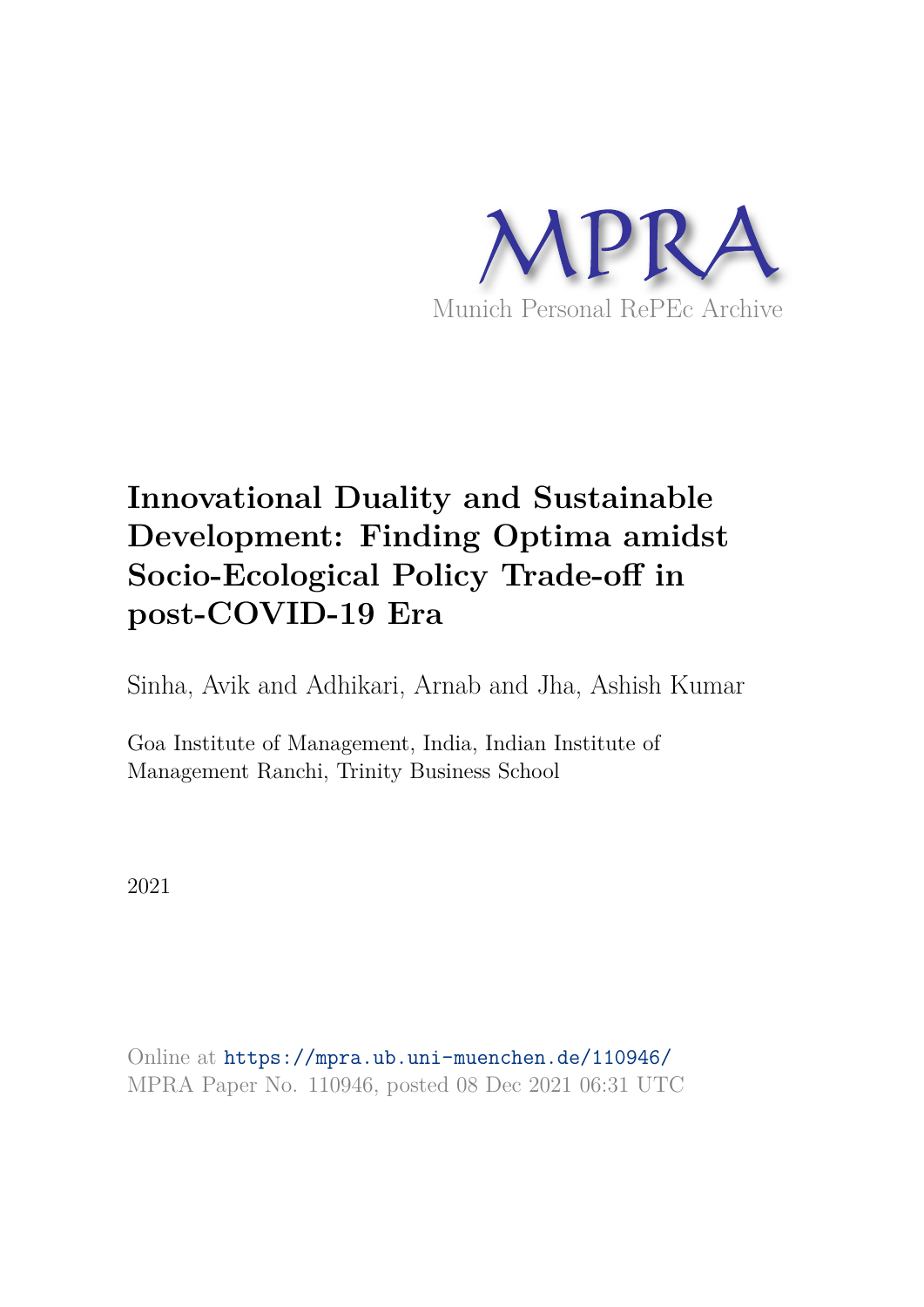## **Innovational Duality and Sustainable Development: Finding Optima amidst Socio-Ecological Policy Trade-off in post-COVID-19 Era**

#### **Abstract**

**Purpose:** This study attempts to analyze the socio-ecological policy trade-off caused by technological innovations in the post-COVID-19 era. The study outcomes are utilized to design a comprehensive policy framework for attaining sustainable development goals.

**Design/methodology/approach:** Study is done for 100 countries over 1991-2019. Secondgeneration estimation method is used. Innovation is measured by total factor productivity, environmental quality is measured by carbon dioxide  $(CO<sub>2</sub>)$  emissions, and social dimension is captured by unemployment.

Findings: Innovation-CO<sub>2</sub> emissions association is found to be inverted U-shaped and Innovation-Unemployment association is found to be U-shaped.

**Research implications:** Study outcomes show the conflicting impact of technological innovation leading to policy trade-off. This dual impact of innovation is considered during policy recommendation.

**Social Implications:** Policy recommendations in the study show a way to internalize the negative social externality exerted by innovation.

**Practical implications:** The policy framework recommended in the study shows a way to address the objectives of SDG 8, 9, and 13 during post-COVID-19 period.

**Originality/value:** This study contributes to the literature by considering the policy trade-off caused by innovation and recommending an SDG-oriented policy framework for the post-COVID-19 era.

**Keywords**: Innovation, SDG, COVID, CO2 emissions, Unemployment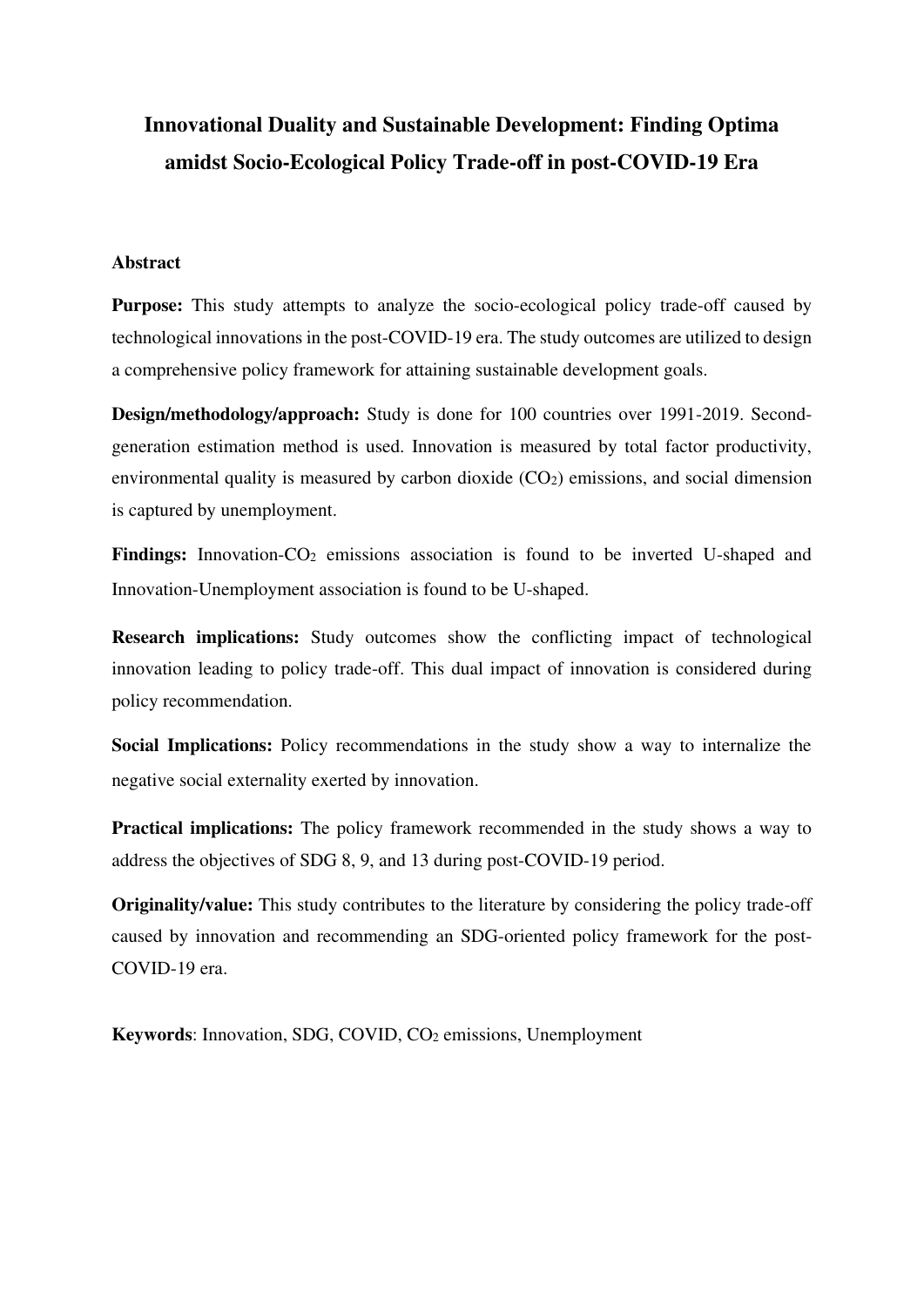#### **1. Introduction**

Technological innovations, specifically digital innovations, are expected to generate higher amount of value and resources for the economy in the coming years (Unalan & Ozcan, 2020; Jha & Bose, 2015). Recent global disruptions like COVID-19 have exacerbated the need and the push towards higher levels of digitalization as well (Gurbuz & Ozkan, 2020a). The role of such innovations in leading the world towards a more prosperous future cannot be understated. However, technological innovations have not always yielded equitable outcomes for all sections of society (Van der Waal et al., 2021). Further, the ongoing COVID-19 Pandemic has increased the inequalities that were initiated due to unequal distribution of benefits between different sections of society (Swinnen, 2020). This underlines the importance of policies that can bring about a more sustainable and equitable development.

The United Nations 2030 agenda for sustainable development comprising 17 sustainable development goals (SDG) is one of the indicators that nations across the world have adopted to achieve sustainable development. The ongoing COVID-19 Pandemic poses a serious question mark on attaining the SDGs by 2030. Mukarram (2020) has identified the dire impact of COVID-19 pandemic on nations' ability to meet their SDGs. In this backdrop, technological innovation can emerge as an important factor.to meet SDGs in the post-COVID world. For instance, the change in work style, i.e., from the conventional office set up to remote working, highlights the importance of automation and digitization. It highlights the crucial role of technological innovations in attaining SDGs related to the livelihood of people. Hence, it can be concluded that technological innovation can be an instrumental factor in achieving SDGs in the post-COVID world. Recently scholars have argued for increased usage of digital media to raise awareness for SDGs (Grover et al. 2021), usage of technological innovations to hasten meeting sustainability goals (Girbuz & Ozkan 2020b). Gupta et al. (2021) in a recent call for papers for this special issue highlighted the need for technological innovations to achieve SDGs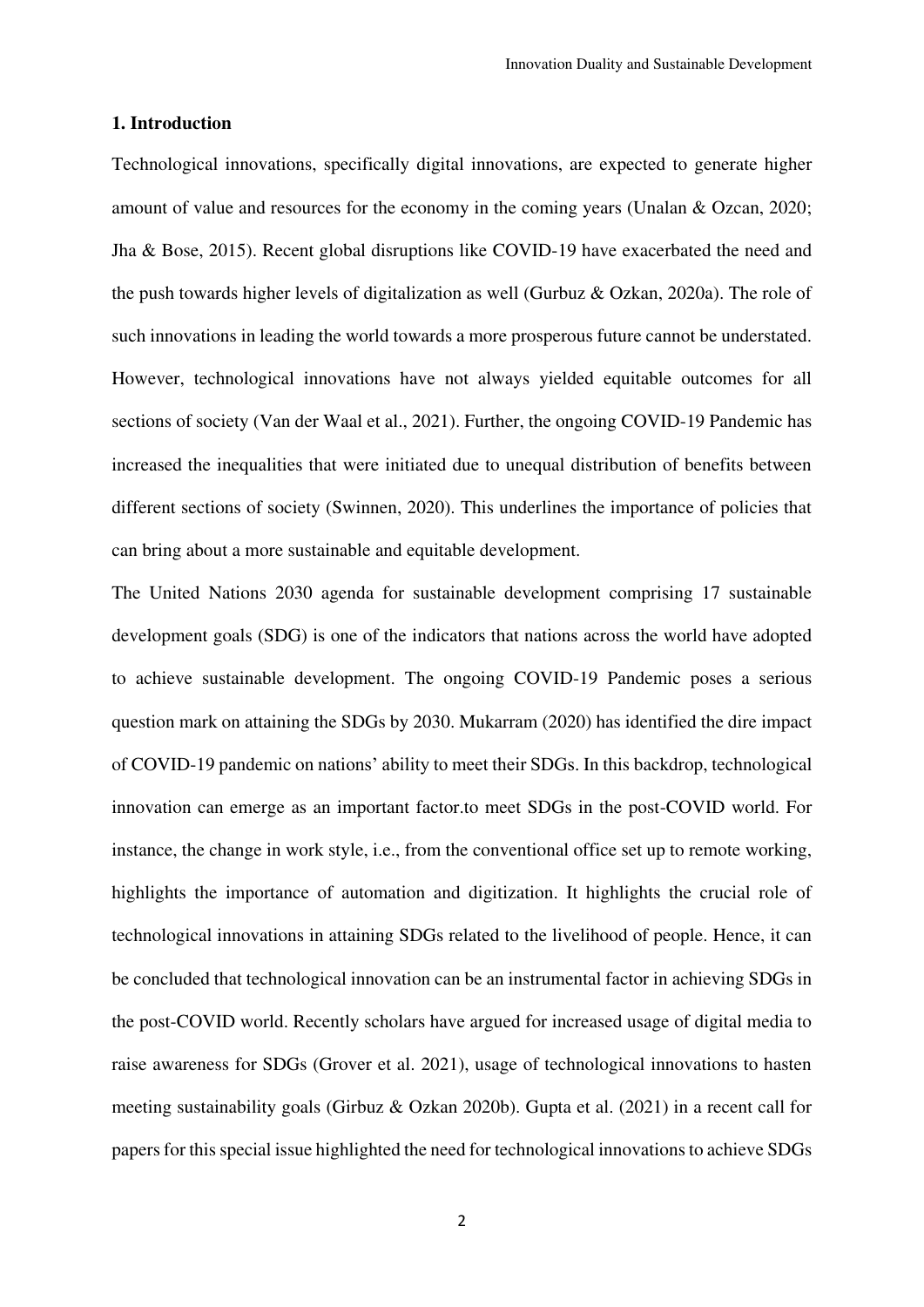in post-pandemic world. In this study, we look at the role and the limiting effects of technological innovations in meeting SDGs.

While the above discourse points to the utility of technological innovation in enabling societies to meet their SDGs, technological innovations also have a dark side, especially with regards to social indicators such as employment. In this context, there exist two contradictory opinions. Scholars such as Greenan and Guellec (2000), Benavente and Lauterbach (2008), and so on opine that technological innovation can create new jobs. On the contrary, researchers such as Vivarelli (2015), Gagliardi (2019), and so on deduce that innovation often replaces manual labor with technology, thus raising unemployment. For instance, decline of coal mining leads to lower carbon footprint. This is on account of technological innovation due to higher reliance on hydrogen or solar energy as well as new mechanized mining technologies. However, it also leads to higher unemployment in the manual labor-intensive industry. As the example shows, technological innovations may lead to more sustainable development but it is not always conducive to generating employment.

Now, achieving sustainability entails the accomplishment of economic, environmental, and social dimensions of sustainability. Hence, the policy frameworks should maintain a balance between these three aspects. Whether an innovation is going to emerge as an environmental panacea, or it is going to open pandora's box of social imbalances – emerges as a major question in the post-COVID world. In summary, attaining the objectives of Agenda 2030 is largely dependent on the innovation capacities of nations, while these innovations might deter the developmental trajectory by pushing the nations towards a social imbalance. To manage this probable problem, looking beyond the obvious benefits of innovation becomes necessary.

The impact and implications of COVID-19 Pandemic is still raging around us and the implication of new policies have not yet been fully observed. In this study, we take a historical account of innovation strategies and their implications in terms of employment and meeting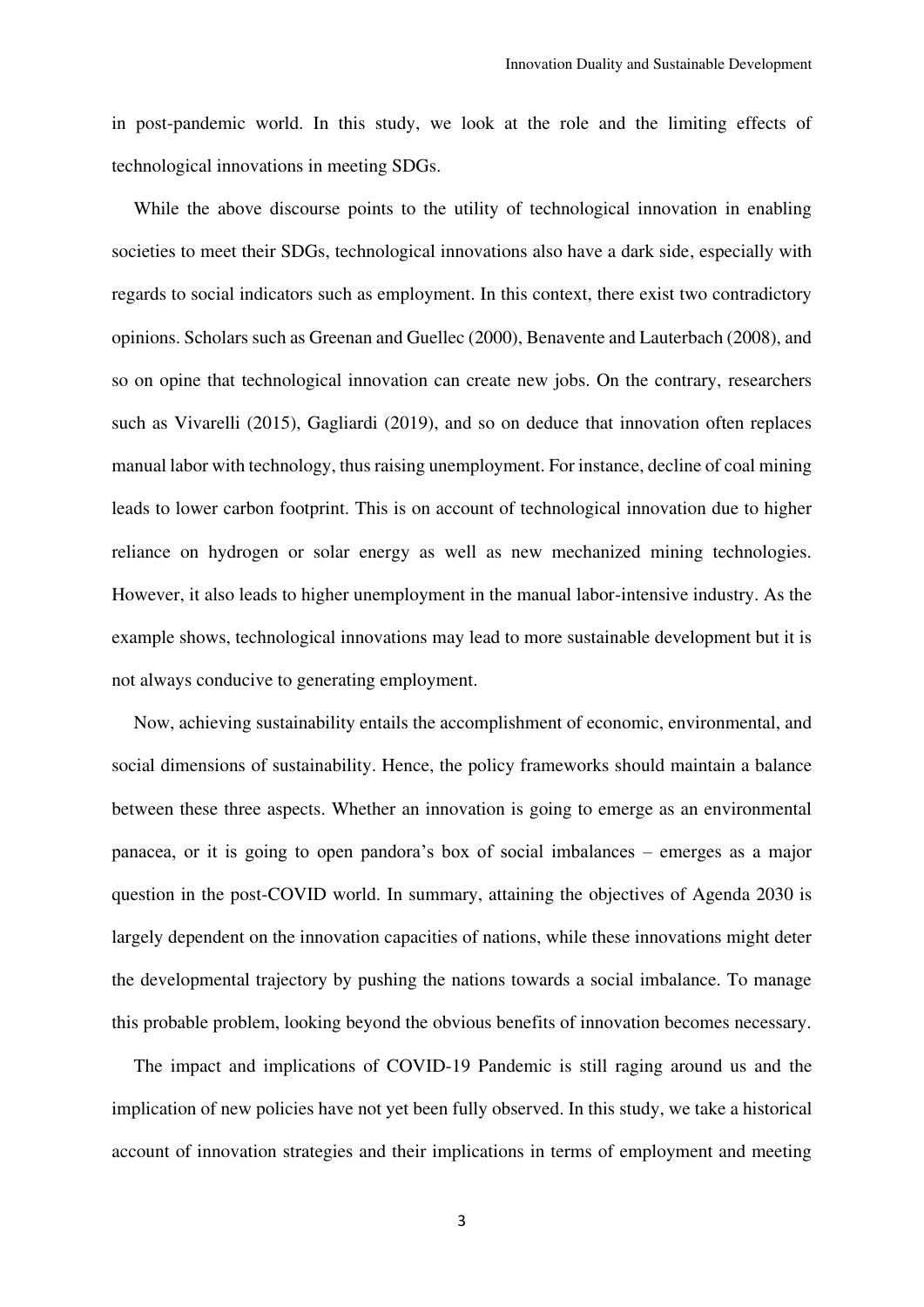SDGs and attempt to create a policy framework for future. This study focuses on the following research question.

● *Research Question:* Will there be conflicting social and ecological impacts of technological innovation in attaining SDG objectives during post-COVID-19 period?

We hypothesize that in view of the innovation-led socio-ecological policy trade-off expected in the post-COVID-19 period, a policy reorientation is necessary. This policy reorientation might enable the nations to transform the prevailing economic growth trajectory and policy regimes towards the achievement of SDG objectives. In this pursuit, the present study empirically assesses the dual impact of innovation on CO<sub>2</sub> emissions and unemployment for 100 countries over 1991-2019. The analysis is conducted across several income levels, for a broader impact assessment. Based on the outcomes, an SDG-oriented pro-developmental comprehensive policy framework has been recommended. This policy framework is designed in a way to internalize the negative social externalities of innovation, while enhancing its positive environmental externalities. This multipronged policy-driven approach to take account of the innovation-led policy trade-off has not been attempted in the academic literature, and there lies the policy-level contribution of the study. The need for such studies has also been highlighted by Horisch (2021) who call for policy research to enable meeting SDGs in post COVID-19 world.

Now, in order to achieve this objective, a theoretical framework is required to capture the evolutionary impacts of the policy instruments. The framework should capture this impact across a group of countries. Moreover, the framework needs to take account of the associative nonlinearity among the model parameters. Hence, the Environmental Kuznets Curve (EKC) hypothesis has been adopted for the empirical analysis. Lastly, as the countries are associated with each other via economic spillovers, the estimation method needs to consider the cross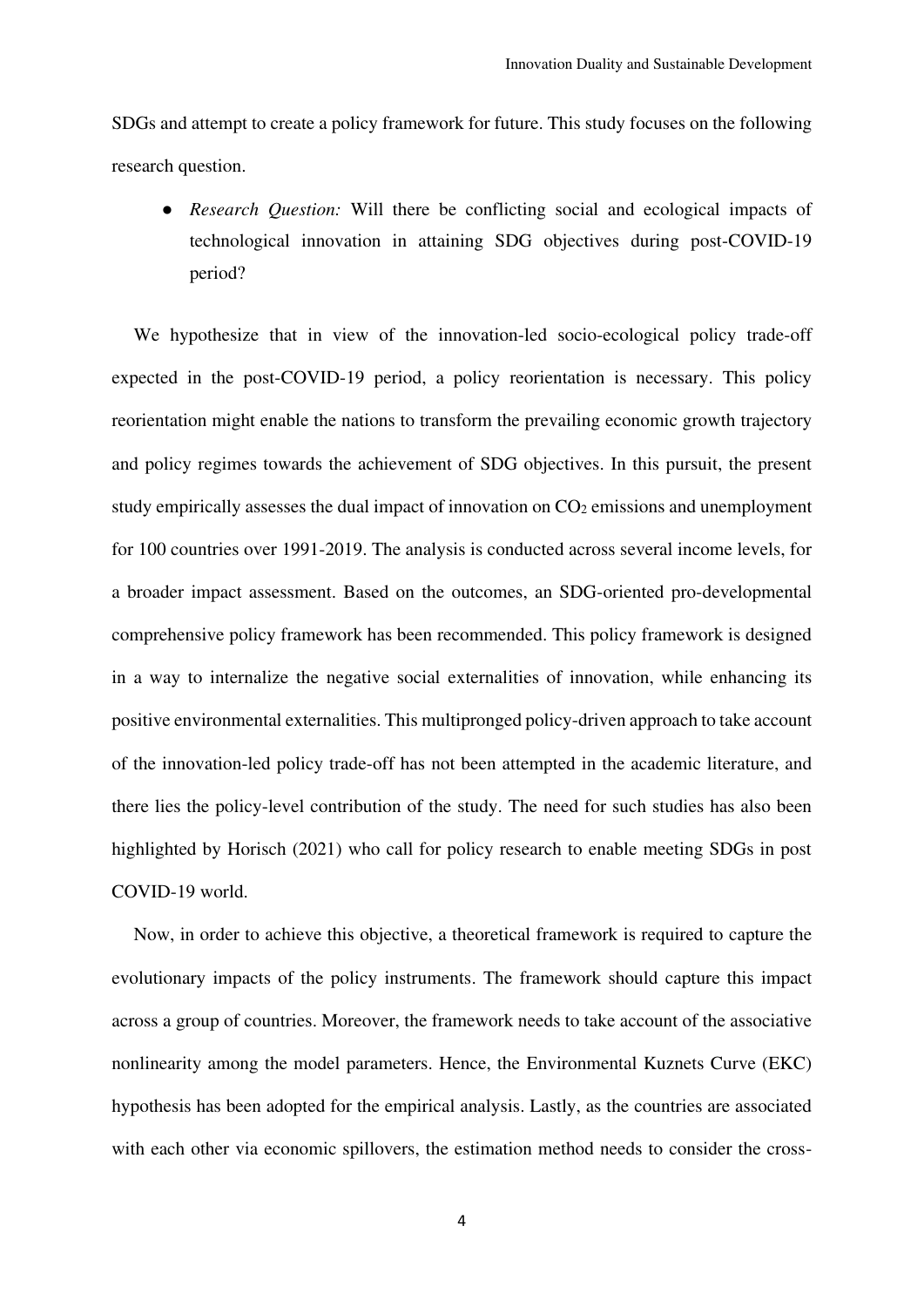sectional dependence. Based on this assumption, second generation panel data estimation methods are used. This theoretical and methodological complementarity with the research objective sanction the analytical contribution of the study.

#### **2. Literature review**

The scholarly works related to this study can be classified into three works; scholarly works on Impact of technological innovation on Sustainable Development Goals (SDG) and CO<sup>2</sup> emissions, impact of technological innovation on employment, and impact of COVID-19 Pandemic on Sustainable Development Goals (SDG).

#### **2.1. Impact of technological innovation on SDGs and CO2 emissions**

In recent times, there is a rising interest among scholars to explore the effect of technological innovation on SDGs. Table 1 contains a summary of some of the major studies in the domain. While, Mensah et al. (2018) explain how the technological development of the OECD countries influences their CO2 emissions over 1990-2014, Modgil et al. (2020) propose a modern information decision support system for achieving the SDGs. Sinha et al. (2020) investigate the effect of technological innovations on environmental degradation, sustained economic growth, clean and affordable energy, and quality of education for the period 1990-2017. Bag et al. (2021) opine that big data analytics-based artificial intelligence can be an important factor for the operations of circular economy and achieving the SDGs. Chien et al. (2021) propose an information and communication technology (ICT)-based framework for the BRICS countries to combat environmental degradation and achieve the SDGs.

The exploration of the existing literature related to SDGs highlight the researchers focus on diverse topics such as performance indicators of food loss reduction (AL-Dalaeen et al., 2021), the influence of political leadership on the SDGs (Grover et al., 2021), information decision system-based framework design (Modgil et al., 2020), the impact of technological innovation on achieving SDGs (Sinha et al., 2020), humanitarian decision making (Marić et al., 2021) etc.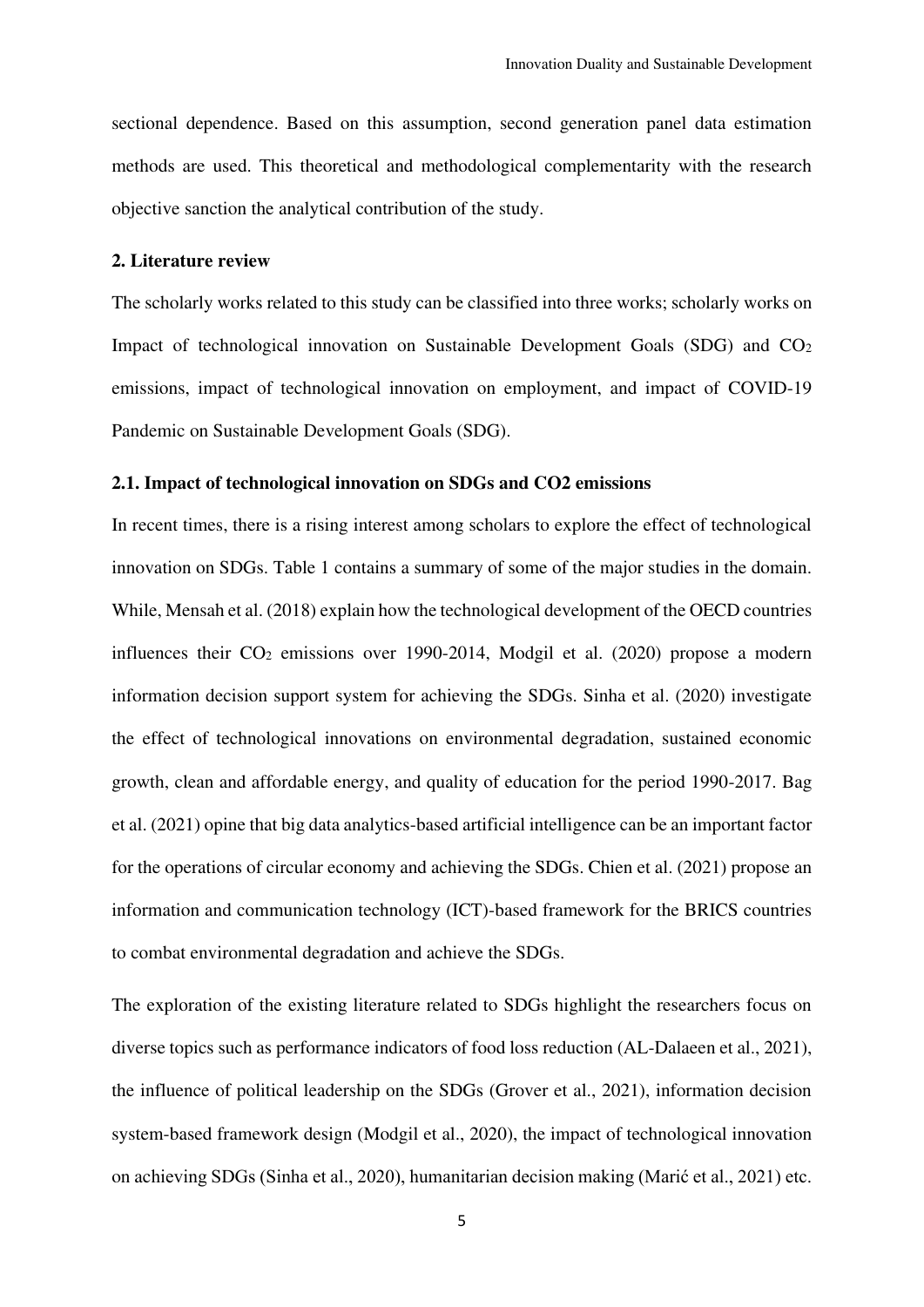However, the investigation into the effect of technological innovation attaining the SDGs and on the social indicator such as unemployment has not been paid enough attention. This is the gap our study aims to fill.

#### **2.2. Impact of technological innovation on employment**

Many researchers investigate the impact of technological progress on the employment of the economy. As per the analysis, there exist two contradictory opinions. A group of researchers opines that technological innovation raises the employment level of a nation. For instance, Greenan and Guellec (2000) investigate the impact of technological innovation on the employment opportunities for the French firms over 1986-90 and find the strong positive effect of innovation at firm-level as well as sectoral level. Similarly, Benavente and Lauterbach (2008) conclude that the technological innovation policy of Chile generated new jobs over 1998-2011. Another stream of research that has recently been of much interest to scholars studying industrial revolution and employment implications is 'Industry 4.0" (Koh et al., 2019; Xu et al., 2018). Industry 4.0 is also expected to significantly enhance firm productivity and employment in coming years (Ortt et al., 2020; Opazo-Basáez et al., 2021).

Another group of researchers believes that technological progress affects employment opportunities. Evangelista and Savona (2002) conduct an empirical study on the Italian firms over 1993-1995 and exhibit the negative effect of innovation on employment. Similarly, Gagliardi (2019) investigate the effect of foreign technological innovation on domestic employment through the industry mix of the United Kingdom over 2000-2007 and find the reduction in employment by around 5 %. Recently, Zhu et al. (2021) present a dual effect of technological innovation in case of Chinese firms, i.e., process and product innovation shows the positive and negative impact, respectively, on employment opportunities. These studies indicate the need to be cognizant of technological innovations' impact. Higher unemployment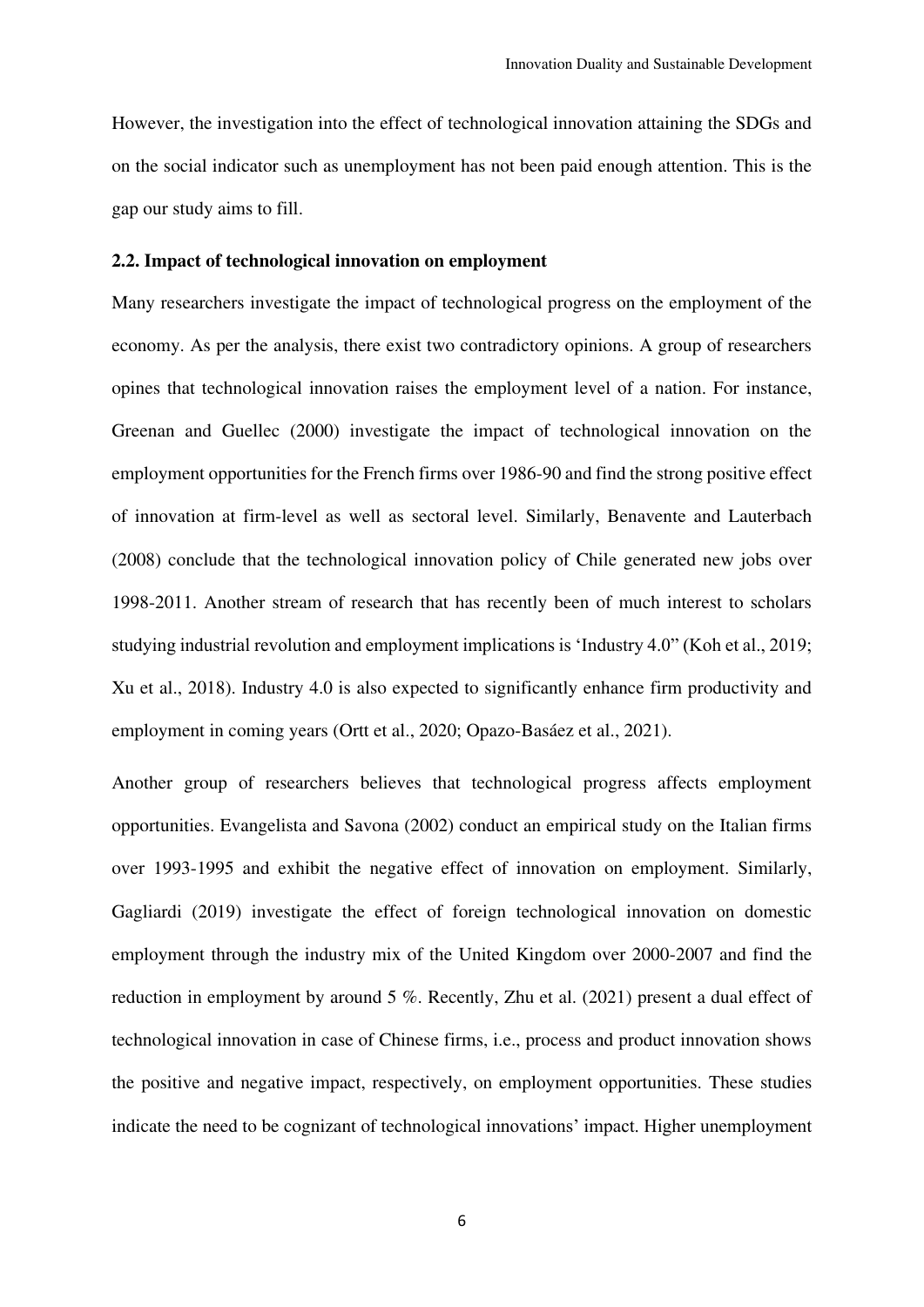might lead to social unrest even though it is driven by noble goals of more sustainable development.

#### **2.3. Impact of COVID-19 Pandemic on Sustainable Development Goals (SDG)**

The impact of the ongoing COVID-19 pandemic on attaining SDGs has attracted the attention of researchers. There is a rising interest in analyzing how innovations can help nations and firms meet their SDGs. Thornton (2020) opines that the pandemic has a severe negative impact on attaining the SDGs. Pan and Zhang (2020) highlight the importance of in-depth investigation into the information systems to attain the SDGs in the post-COVID era. Modgil et al. (2021) identify the role of AI in meeting firms' resilience in post COVID-19 world.

However, our literature review finds lack of works that focus on the impact of technological innovation on achieving sustainable development goals and employment opportunities. Specially, it emerges as a matter of concern for the nations in the post-COVID-19 era. In this context, an investigation into the dual socio-environmental effect of technological innovation for multiple countries over a longer period can facilitate efficient decision-making of policymakers. It acts as the main motivation of the study. To the best of knowledge, this is the first work that investigates the effect of technological innovations on SDGs and employment in COVID-19 pandemic era. The summary of the relevant literature and contribution of this work is presented in Table 1. It shows the gap that this study aims to fill as the first study with dataset from 100 countries analyzing impact of innovation on sustainability and employment. None of the other studies in this field rely on dataset of this size and they also do not attempt to balance the impact of innovation on sustainability and employment.

## *Table 1. Summarized literature review*  [INSERT TABLE 1HERE]

#### **3. Model and methods**

#### **3.1. Problem description**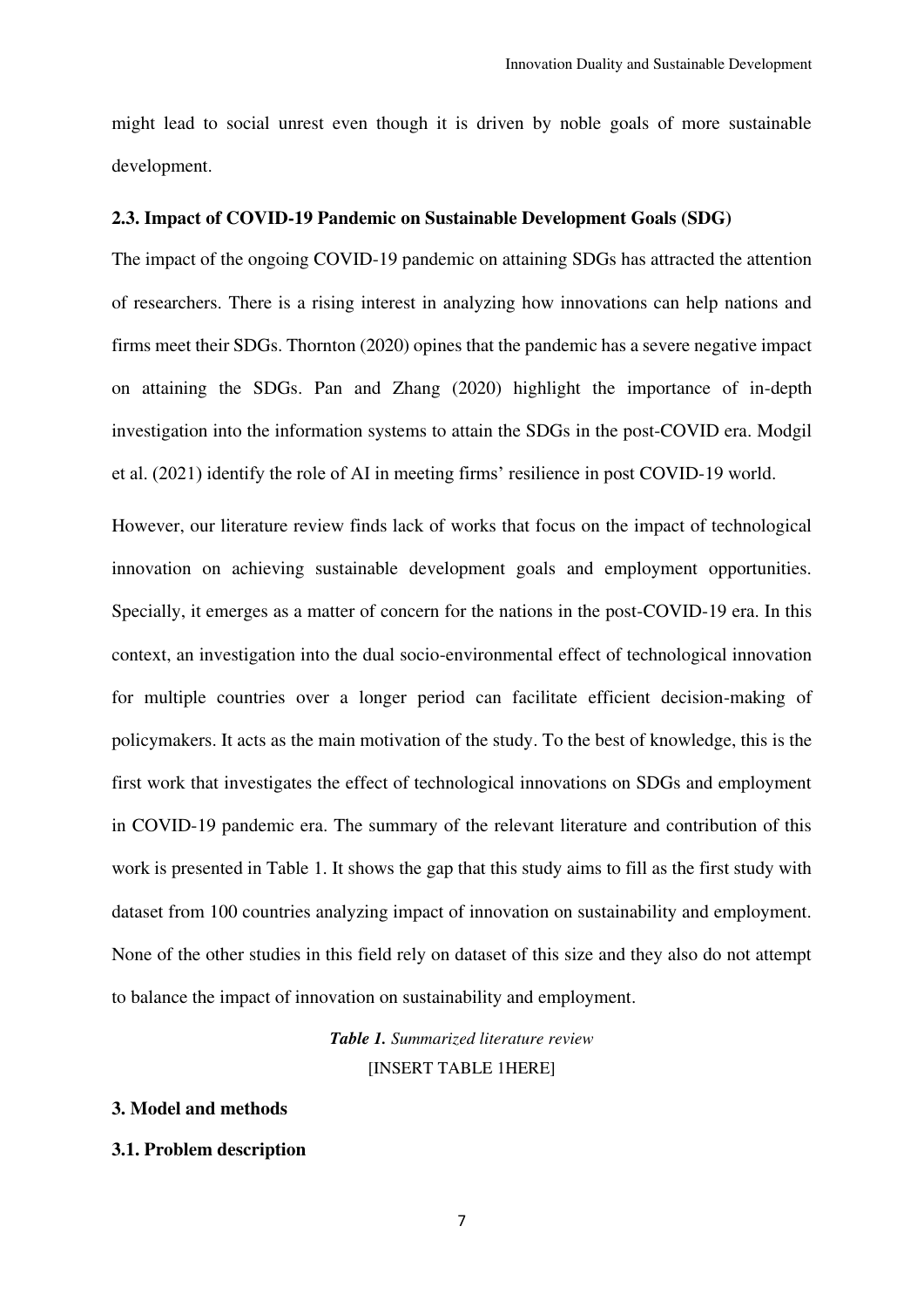As the resistance to shift from the existing energy sources to renewable ones creates deterrence into the transition, environmental quality might not start improving immediately with the rise in technological innovation. Therefore, during the initial phases of innovation, environmental degradation might not start getting reduced. However, gradual diffusion of innovation and achieving economies of scale gradually bring down the cost of these solutions, leading to their rising acceptability. This can bring forth a steady decline in the growth of environmental degradation.

At the same time, the development and deployment of these solutions require skilled and unskilled labor, which eventually creates employment in the economy. Being capital-intensive, once these solutions are deployed, they start replacing human labor. Hence, the existing systems can be more efficient. Following Arrow et al. (1961), this replacement of labor with technology (capital) creates unemployment within the economy.

This dual impact of technological innovation might be catalyzed by the structural transformation of the economy, i.e., more service-orientation of the sectoral activities might increase unemployment, while environmental degradation might fall. On the contrary, manufacturing-oriented sectoral transformation might experience an opposite effect. Moreover, energy usage patterns might also have a moderating impact on the impact duality of innovation. As the energy-intensive production practices are more inclined towards being stemmed from the manufacturing sector, therefore higher usage of fossil fuel might have coexistence with higher employment. Moreover, the channel of international trade is also utilized to transfer the old and dirtier technologies to comparatively poorer and less developed countries for controlling the carbon footprint. Also, the transfer of greener technologies to host countries might boost innovation capabilities, which might have a consequence on environmental quality and unemployment. This impact of the globalization channel can be explained by the "*Pollution Haven hypothesis*" (Levinson and Taylor, 2008) and the "*Pollution*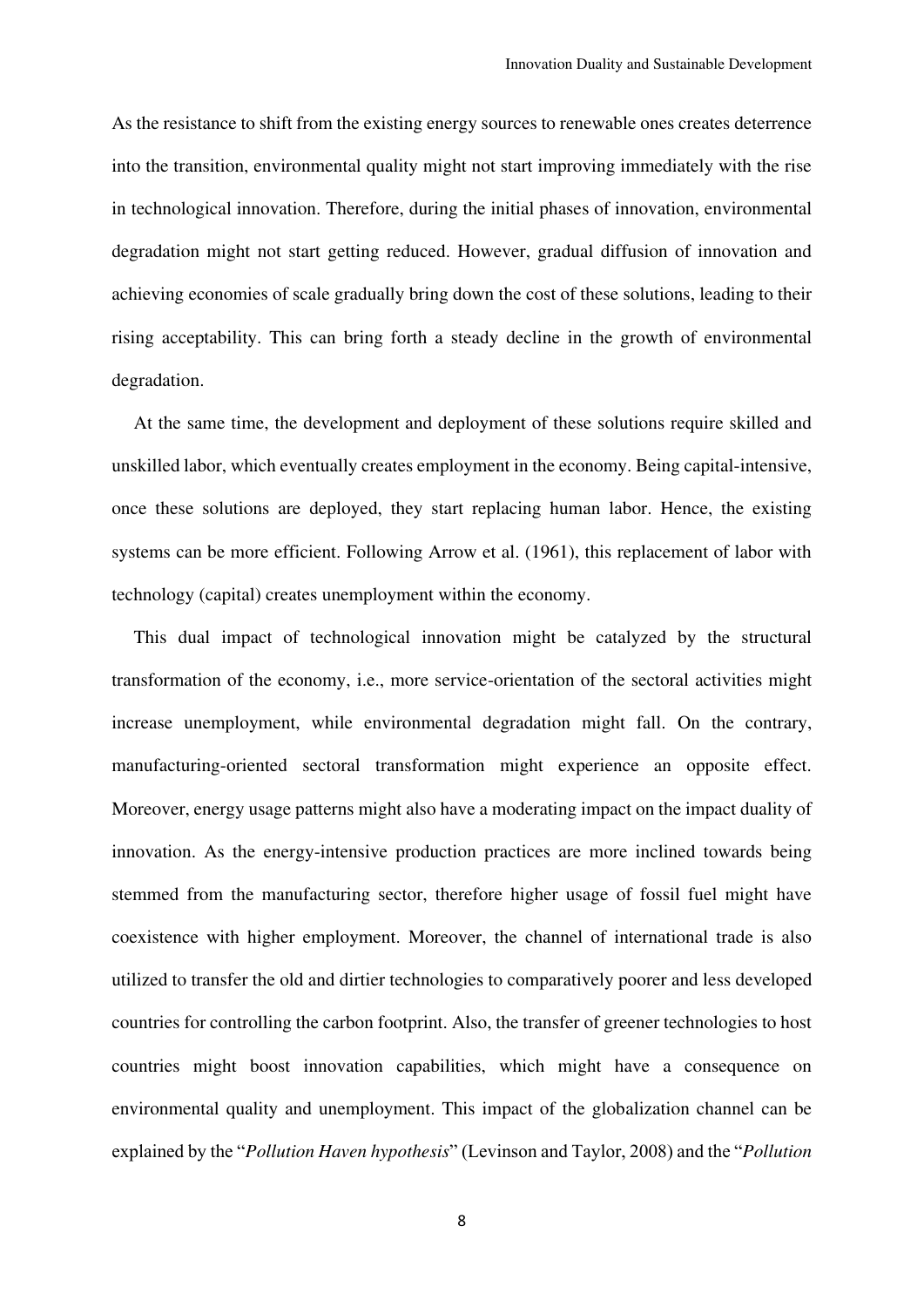*Halo hypothesis*" (Antweiler et al., 2001). Lastly, the developmental trajectory of a nation needs to account for the balance between demand and supply of labor. Here, population growth can emerge as a crucial factor. If the population growth is higher than the demand of labor, the country is likely to suffer from the unemployment problem. Moreover, this incidence of unemployment might lead to income inequality and deterioration in living standards. This might add to the environmental degradation arising out of the unsustainable energy usage pattern.

#### **3.2. Empirical model**

Assessing the impact of technological innovation on environmental quality and unemployment entails considering a theoretical framework that can capture the evolutionary impact of technological innovation across a group of countries that may represent a wide set of innovation and enterprise level beliefs. Hence, the present study embarks on the Environmental Kuznets Curve (EKC) hypothesis framework. According to the seminal work of Grossman and Kruger (1991), environmental degradation starts rising during the early phase of economic growth. Once this economic growth reaches a threshold, improvement in the living standard raises environmental awareness among citizens. Henceforth, further growth in the economy leads to a decline in the environmental degradation. Quadratic specification of this hypothesis results in an inverted U-shaped association between environmental degradation and (drivers of) economic growth. This hypothesis is capable of revealing the nonlinear evolutionary impact of policy instruments on a target policy parameter for a pool of countries (Shahbaz and Sinha, 2019). The empirical schema of this association can be represented as follows:

 $Y_{i,t} = \beta_0 + \beta_1 \text{TECH}_{i,t} + \beta_2 \text{TECH}_{i,t}^2 + X_{i,t}$  (1) where,

 $Y = \begin{cases} CO_2 \text{ emissions} \\ Unemployed \end{cases}$ , TECH = Proxy for Technological Innovation,  $X =$ Matrix of other explanatory variables,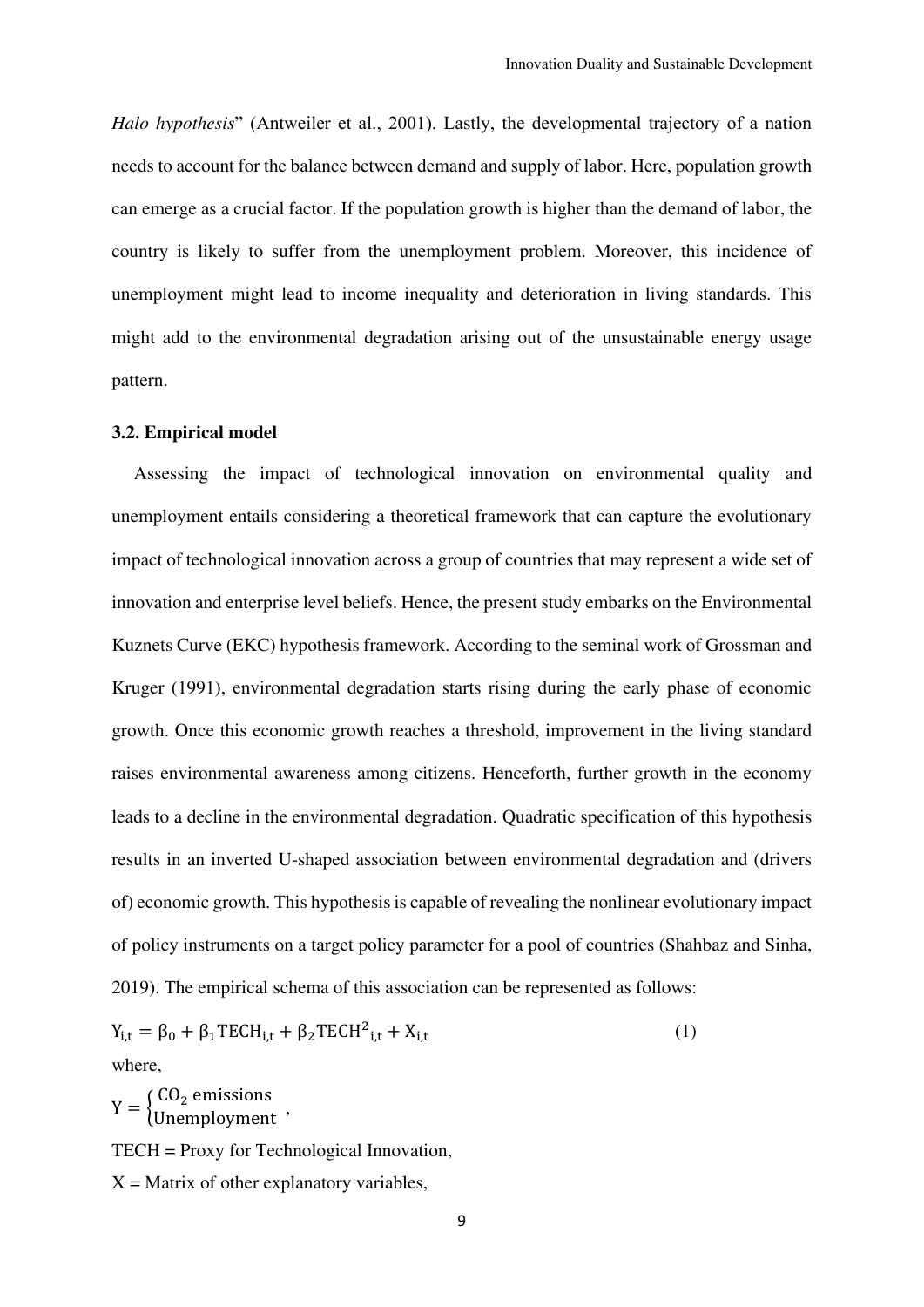i = Sample countries,

t = Sample years,  $\beta_0$ ,  $\beta_1$ ,  $\beta_2 \neq 0$ .

Now, first order differentiation of Eq. (1) w.r.t. TECH. and corresponding first order condition (FOC) determine the optimum point of the association, described in Eq. (2).

$$
\frac{\partial Y_{i,t}}{\partial TECH_{i,t}} = \beta_1 + 2\beta_2 TECH_{i,t} = 0
$$
  
TECH<sub>i,t</sub> =  $-\beta_1/2\beta_2$  (2)

Now, given the two conflicting policy agendas, the shape of this association can take two different forms, based on the two dependent variables. This association is expected to follow a generally accepted inverted U-shaped form for CO<sub>2</sub> emissions. Therefore, in this case,  $\beta_1 > 0$ and  $\beta_2$  < 0. On the other hand, the shape is expected to be U-shaped for unemployment. Hence, in this case,  $\beta_1 < 0$  and  $\beta_2 > 0$ . For both the cases, the turnaround points of the association can be expressed as  $\frac{-\beta_1}{2\rho}$  $2\beta_2$  presented in Eq. (2). However, interpretation of this point is different for both the cases. It denotes the maximum of and the minimum of the association for  $CO<sub>2</sub>$ emissions and unemployment, respectively. This can be shown by the second order differentiation of Eq. (1) w.r.t. TECH.

$$
\frac{\partial^2 Y_{i,t}}{\partial TECH_{i,t}^2} = \begin{cases} 2\beta_2 < 0, \\ 2\beta_2 > 0, \end{cases}
$$
 for CO<sub>2</sub> emissions  
for Un employment

Now, in empirical pursuit, Eq. (1) can be explained as per the following:  $CE_{i,t} = \alpha_0 + \alpha_1 TFP_{i,t} + \alpha_2 TFP_{i,t} + \alpha_3 GLOB_{i,t} + \alpha_4 EU_{i,t} + \alpha_5 POP_{i,t} + \alpha_6 STR_{i,t}$  (3)  $UE_{i,t} = \gamma_0 + \gamma_1 TFP_{i,t} + \gamma_2 TFP^2_{i,t} + \gamma_3 GLOB_{i,t} + \gamma_4 EU_{i,t} + \gamma_5 POP_{i,t} + \gamma_6 STR_{i,t}$  (4)

The description of the dependent and independent variables presented in Eqs. (3) and (4) are expressed as follows:

- $\bullet$  CE= CO<sub>2</sub> emissions,
- UE= Unemployment,
- TFP= Total Factor Productivity,
- GLOB= Globalization,
- POP= Population,
- STR= Structural transformation of economy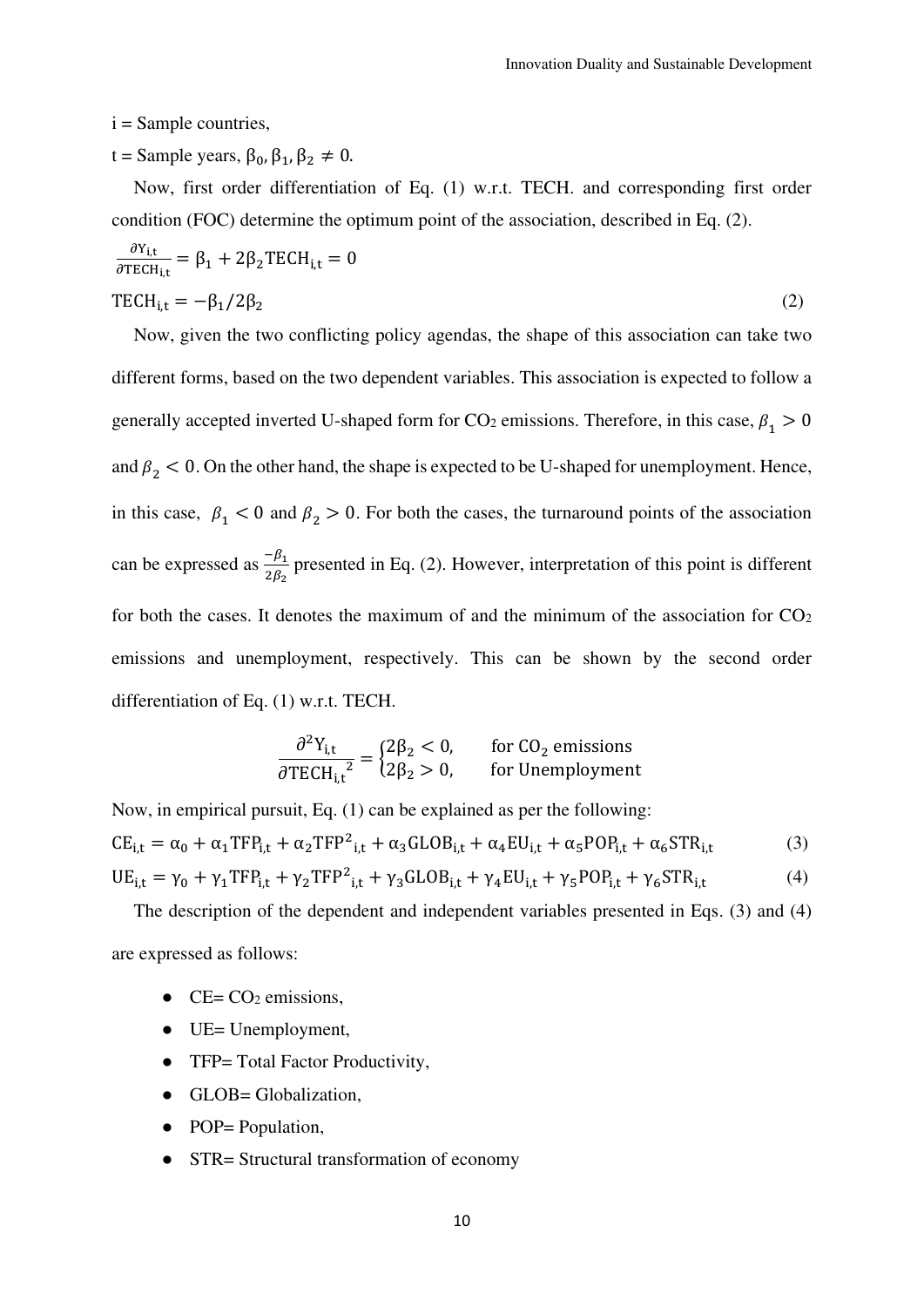As the investment in research and development might not be realized fully in the innovation output, the output indicator of innovation can be helpful to capture the effects of innovation. For this reason, in this study, TFP, an output indicator of innovation, is selected. STR is determined by the *Lilien Index* (Lilien, 1982), which measures the changes in labor share across primary, secondary, and tertiary sectors. It can be represented as follows:

$$
STR_{i,t} = \sqrt{\sum_{s=1}^{3} \left(\frac{SE_{s,t}}{SE_t}\right) (\Delta \log SE_{s,t} - \Delta \log SE_t)^2}
$$
(5)

where,

SE: Employment share in a particular sector,

 $s = 1, 2, 3$ : primary, secondary, and tertiary sector, respectively.

#### **3.3. Methods**

#### *3.3.1. Cross-sectional dependence test*

The examination of cross-sectional dependence (CD) in the panel data is of utmost importance, as the same might produce biased and inconsistent results (Phillips and Sul, 2003). Usually, the countries are connected via different channels such as economic, social, political, bilateral trade, and board sharing. These forms of associativity among the countries might result in cross-sectional dependence among the model variables. For this reason, the cross-sectional dependence (CD) test (Chudik and Pesaran, 2015) is applied to examine the presence of crosssectional dependence in the data. The cross-sectional dependence (CD) can be measured as follows:

$$
CD = \sqrt{\frac{2T}{N(N-1)}} \{ \sum_{i=0}^{N-1} \sum_{j=i+1}^{N} \rho_{ij} \}
$$
 (6)

where,

N= Cross-sections in panel.

T= represents the time span,

 $p_{ij}$  = correlation coefficient of unit i and j.

Under the null hypothesis of weak cross-sectional dependence, it is assumed that the statistic is asymptotically distributed.

#### *3.3.2. Unit root test*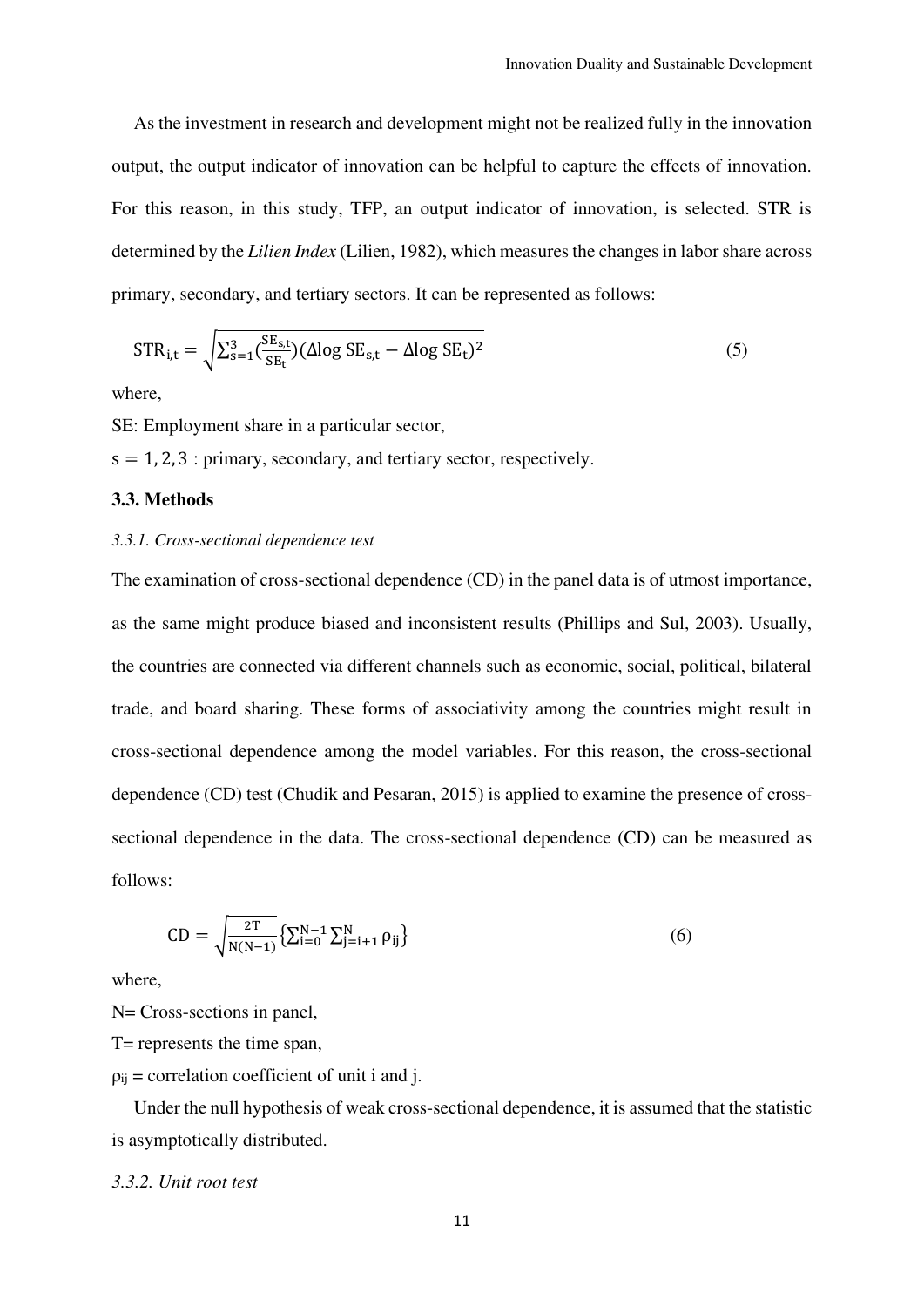After observing the inter-country association, it is important to test whether the series are stable in the long run. For this purpose, the cross-sectional augmented Dickey-Fuller (i.e., CADF) (Pesaran, 2007) econometric approach has been adopted. This new generation procedure helps to establish the integration order. Eq. (7) exhibits the calculation procedure of this test where ν and z signify the lag-size and time-based mean interdependency, respectively.

$$
\Delta z_{i,t} = \lambda_i + \beta_i z_{i,t-1} + \Phi_i \underline{z_{t-1}} + \sum_{l=0}^{\nu} \gamma_{i,l} \Delta \underline{z_{it-1}} + \sum_{l=0}^{\nu} \zeta_{i,l} z_{i,t-1} + \underline{\epsilon}_{i,t}
$$
(7)

This procedure generates the t-statistics by using the distinct ADF value. Based on the calculated values of this test, the cross-sectional Im-Pesaran-Shin test (CIPS) (Pesaran, 2007) provides the individually treated values based on the cross-country treatment. The expression presented in Eq. (8) generates the CIPS test results.

CIPS test value = 
$$
\left(\frac{1}{NC}\right) \sum_{i=1}^{NC} t_i (NC, RP)
$$
 (8)

#### *3.3.3. Cointegration test*

By considering the possible cross-sectional dependence, Westerlund (2007) proposes a unique methodology to establish the long-run association between the variables. This test calculates the error correction value and generates the four cross-section-based values. Here, the significant values ascertain that the series are cointegrated and apt for the long-run examination. On the other hand, the acceptance of the null hypothesis signifies that the longrun cointegration among the series is missing. Eq. (9) presents the Westerlund test values.

$$
\Delta W_{i,t} = \Phi_i k_t + \alpha_i W_{i,t-1} + \lambda_i D_{i,t-1} + \sum_{l=1}^{\nu_i} \alpha_{i,l} \Delta W_{i,t-l} + \sum_{l=-q_i}^{\nu_i} \rho_{i,l} D_{i,t-1} + \underline{\epsilon}_{i,t} \tag{9}
$$

Here,  $k_t$ , and  $\alpha_i$  represent the constant term and adjustment speed, respectively. Also, the combinations of constant and trend, i.e.,  $\Phi_i k_t$ , are considered to represent the constant term. Pesaran (2006) presents a distinct solution technique to handle this mutual dependency, which can help in generating reliable results. The error term can be calculated by using the unobserved matrix (UFM) of the given factors, presented in Eq. (10).

$$
\epsilon_{it} = \Phi_i UFM_t + \epsilon_{i,t} \tag{10}
$$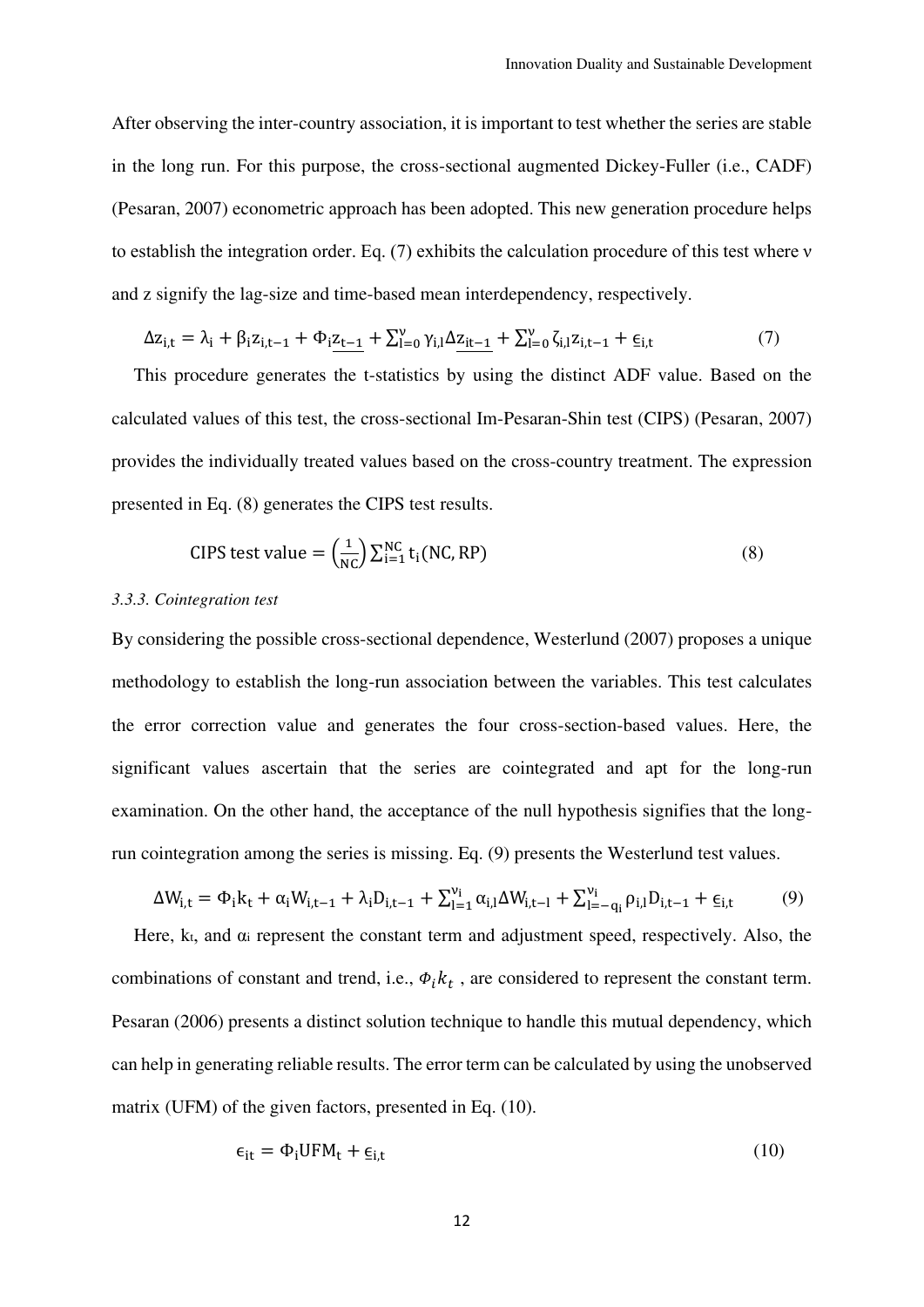By using the averages of the mutually dependent factors, the UFM will be calculated, which may efficiently handle the possible inter-dependency.

#### **3.4. Data**

The study is conducted for 100 countries over 1991-2019. These countries are segregated into four different income categories (i.e., low, lower-middle, upper-middle, and high), following the categorization provided by the World Bank (Serajuddin and Hamadeh, 2020). To get the detailed description, please refer to Table A.1 in the appendix. The data for total factor productivity has been obtained from Penn World Table 10.0. The data for  $CO<sub>2</sub>$  emissions (in metric tons per capita), population (total), unemployment (% of the total labor force), energy use (kg of oil equivalent per capita), the labor force (total), and the number of labors in three sectors (agricultural, industrial, and service) have been collected from the World Development Indicators (World Bank, 2021). The data for globalization has been taken from the KOF database (Gygli et al., 2019). Except STR, all the variables are log-transformed before analysis.

While talking about the sample selection for this study, it is worthwhile to observe that the temporal span of the study refers to the pre-COVID-19 period, whereas the objective of the study is aimed at post-COVID-19 period. Though this selection might appear to be speculative, there are some definite reasons behind this informed choice of sample. First, because of the ongoing technological innovations, the world already started experiencing betterment in environmental quality. Slowdown in manufacturing and other anthropogenic activities due to the incidence of COVID-19 only accelerated the process. Hence, it can be said that the COVID-19 outbreak complemented the environmental benefits of technological innovations, without causing any significant transformations in the environmental impact of innovations. Second, Industry 4.0 have been gradually creating unemployment across the manufacturing firms, and literature have cited its evidence (Kovacs, 2018). The convergence in the employment rate during Industry 4.0 regime indicates the slowdown in job creation process (Gashenko et al.,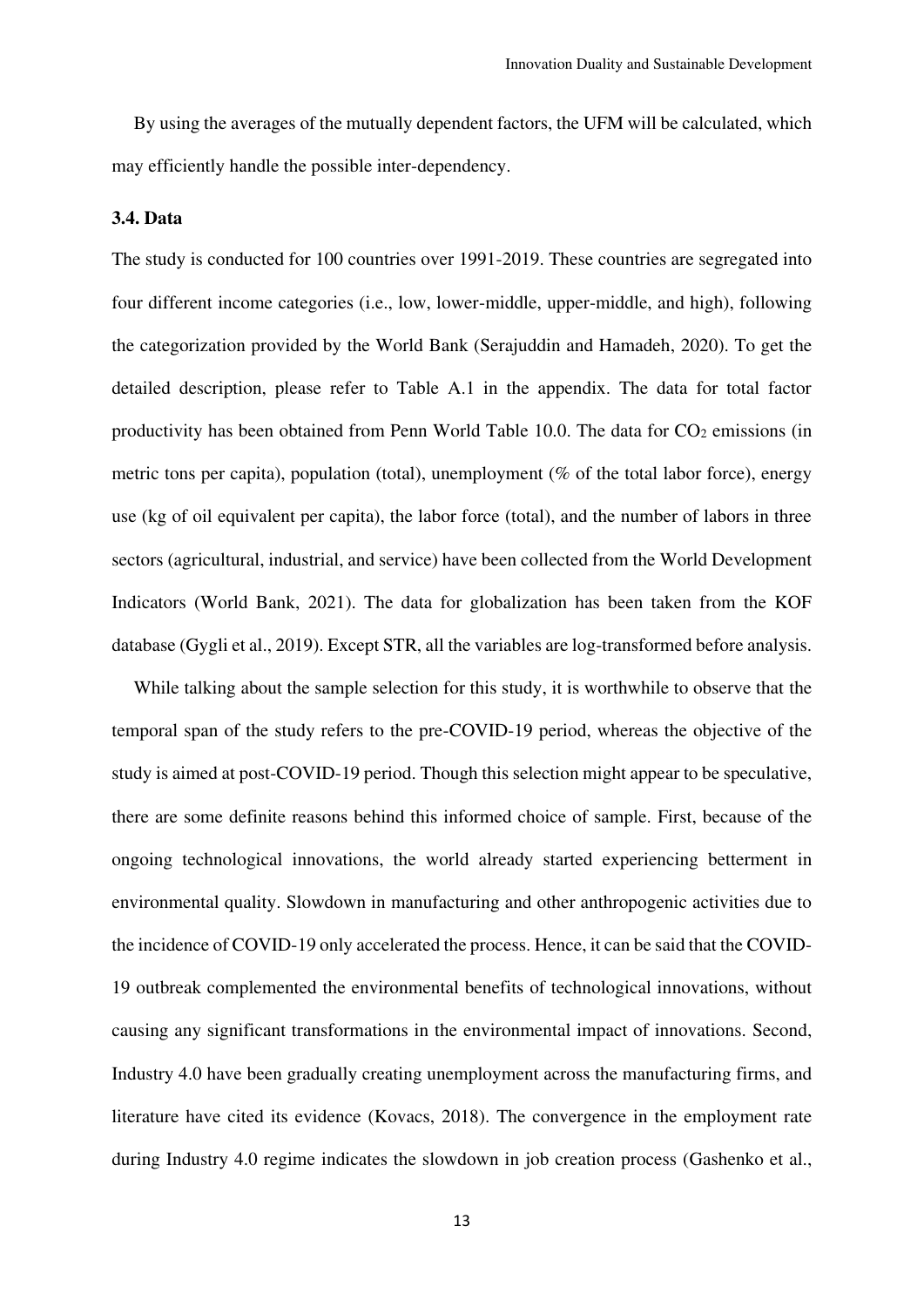2020). This slowdown in the job creation was catalyzed by the slowdown in manufacturing and other anthropogenic activities due to the incidence of COVID-19 outbreak. Hence, the COVID-19 outbreak is said to be complemented the social detriment of technological innovations, without causing any significant transformations in the social impact of innovations. As the COVID-19 outbreak did not bring any transformations in the socio-ecological impacts of innovations, and the nature of COVID-19 only intensified those impacts, hence consideration of this particular pre-COVID-19 data to prescribe the post-COVID-19 policy framework is logical.

Lastly, it is also assumed that the impact of innovation might vary according to the level of development. Hence, focusing on a single country or a group of homogenous countries might not properly demonstrate the socio-ecological impacts of technological innovation. Moreover, the development and deployment of innovative solutions depend largely on the position of a country on a developmental trajectory. Hence, analyzing this impact for the countries across several levels of income might indicate how the socio-ecological impacts of technological innovation might change with levels of development.

#### **4. Analysis of outcomes**

#### **4.1. Analysis of country groups**

The analysis of the model outcomes starts with the baseline estimation derived from adopting the LSDV approach, and the model outcomes are reported in Tables 2 and 3. These outcomes are estimated for the countries of four income groups classified by the World Bank. First, the results of the long-run coefficient estimation for CO<sub>2</sub> emissions are discussed. The model outcomes reported in Table 2 for all the four groups of countries show that the  $CO<sub>2</sub>$  emissions-TFP associations resemble the generally accepted inverted-U-shaped form of EKC. Now, it is worthwhile noting that except for the case of high-income countries, the turnaround points are outside the sample range. This indicates that though the prevailing economic growth trajectory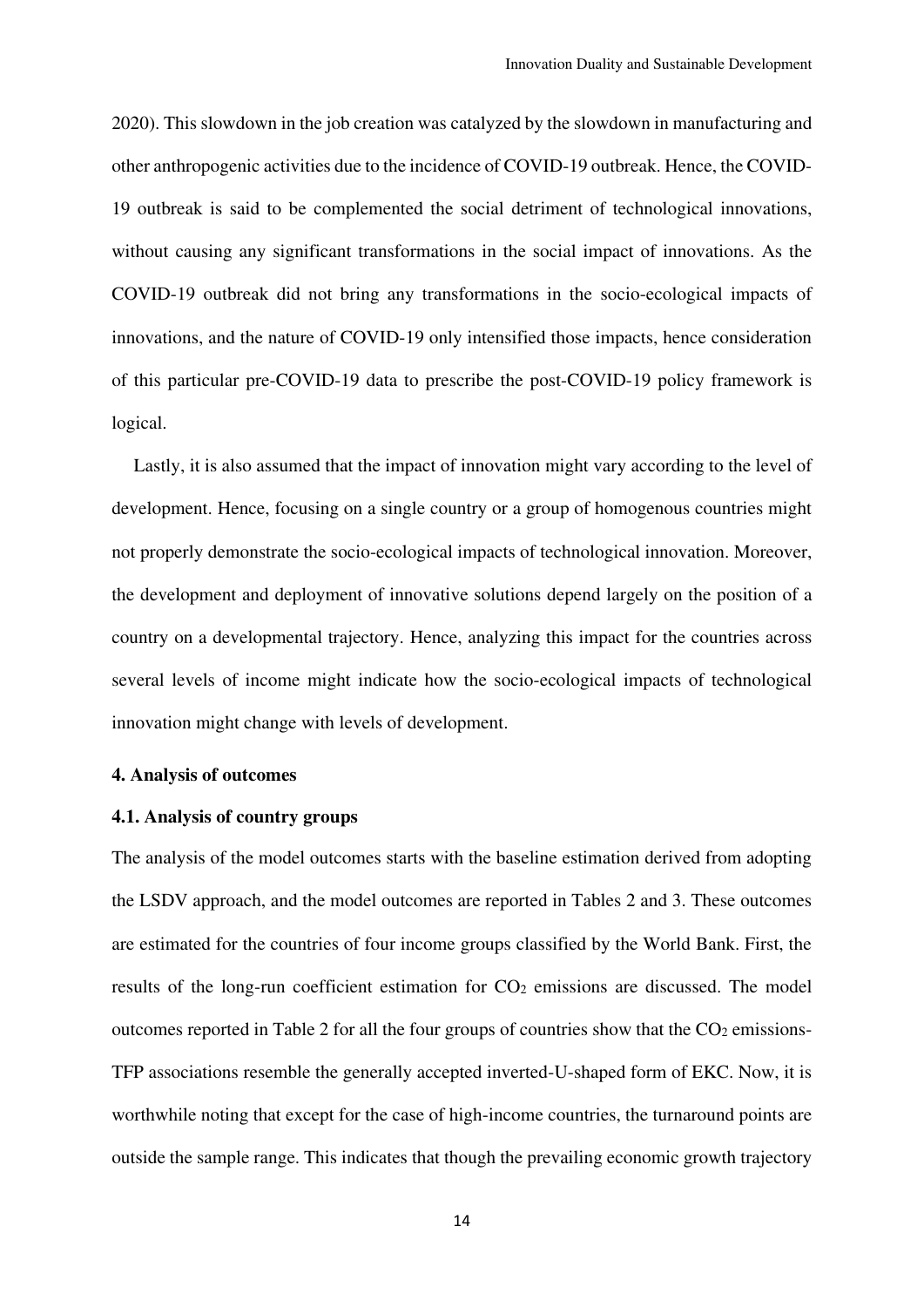is increasing the CO<sub>2</sub> emissions, the growth rate of emission is decreasing, and the turnaround points will be achieved during the post-COVID period. This shows that the innovation-led economic growth trajectory being trodden by these nations is pro-environmental. Also, the turnaround point for low-income countries is the highest, followed by the ones of lower-middle and upper-middle income countries. This gives a comparative scenario between the prevailing policies in these countries. With the rise in income level, policymakers strive to transform the existing policies from pro-growth to pro-development. This distinction among the economic policies in these four groups of countries is revealed through the nature of turnaround points. While all these countries depend on the innovation processes, it might be possible that the development of the innovation capabilities is not ingenious. Hence, the innovative solutions might be imported. Also, it is found that the impact of globalization on  $CO<sub>2</sub>$  emissions is positive except for high-income countries. The highest impact is observed in the case of lowincome countries, followed by the lower-middle and upper-middle income countries. This scenario can be traced back to the "*Pollution Haven hypothesis,*" i.e., the high-income countries try to reduce their environmental degradation by exporting the low-cost polluting technologies to the countries with a lower level of income. For this reason, it is expected that the impact of globalization on CO2 emissions might be negative for the high-income countries, and the study outcome is consistent with this phenomenon. Now, once these technologies are employed in the production, commercial electricity is required to run these solutions. As the fossil fuelbased energy solutions remain the predominant source of energy across the majority of the countries, it is expected that the energy usage patterns will have negative environmental consequences. The present study outcome reflects the same. However, the negative environmental impact has been observed the highest and lowest for the low-income and highincome countries, respectively. This situation might have arisen due to the highest and lowest share of renewable energy solutions in the energy mix of the high-income and low-income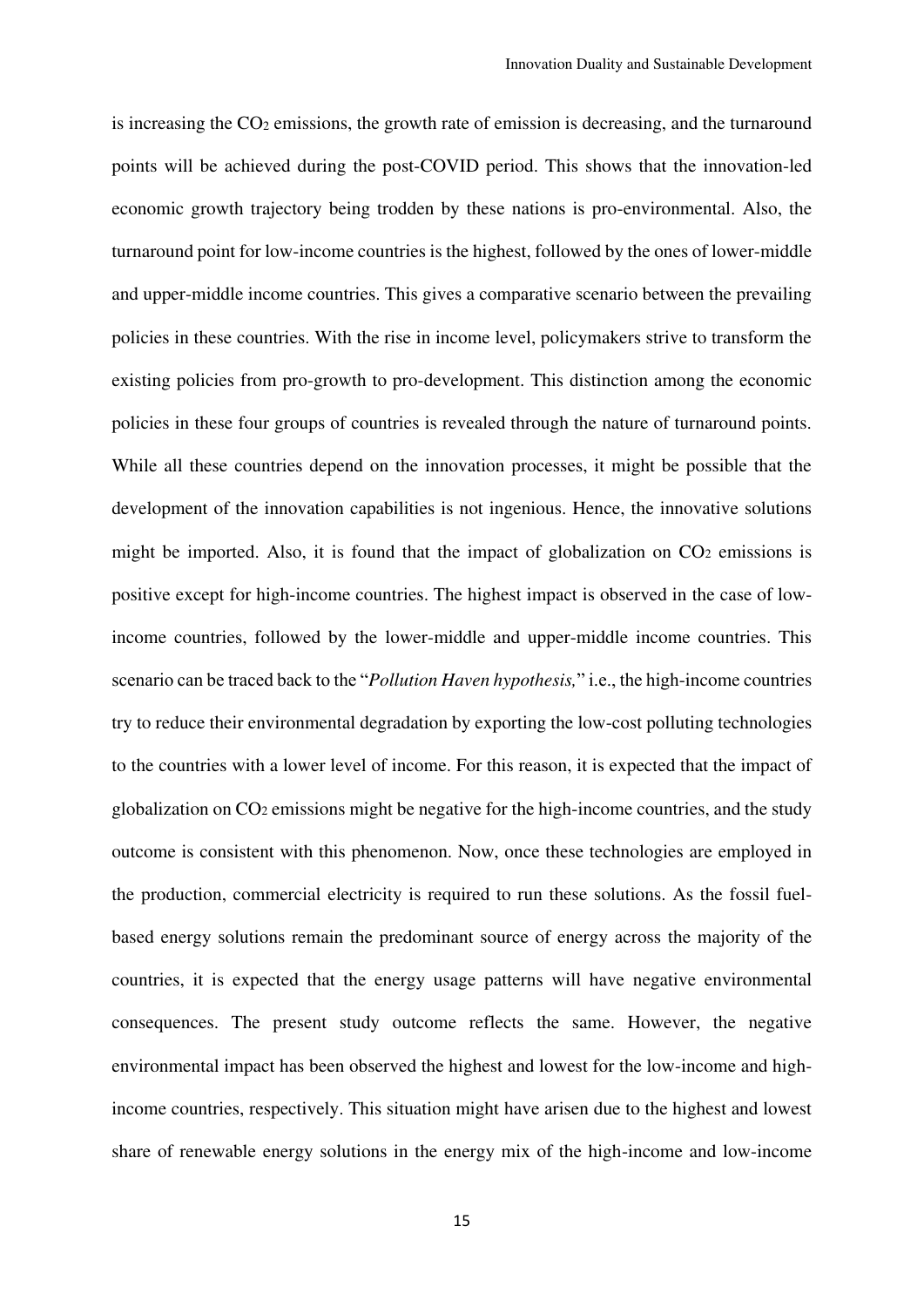countries, respectively. Apart from the energy usage pattern in the industries, the domestic energy demand also caters to the end-energy use, leading to  $CO<sub>2</sub>$  emissions. Hence, the impact of population on  $CO<sub>2</sub>$  emissions is expected to be positive, and the study outcomes also reveal the same phenomenon. However, it is noteworthy to observe that the impact is highest in the case of the low-income countries and lowest for the upper-middle income and high-income countries. This situation can be attributed to the population growth characteristics of these nations, i.e., the low-income countries have the highest population growth, whereas it is lowest for the upper-middle income and high-income countries.

The structural transformation of the economy exhibits a positive impact on the  $CO<sub>2</sub>$  emissions for the low, lower-middle, and upper-middle income countries. On the contrary, the effect is negative in high-income countries. This finding can be traced back to the impact of economic growth patterns on environmental degradation, and thereby, substantiating the policy void existing in the low-, lower-middle, and upper-middle income countries from the perspective of achieving environmental sustainability. This is an area where policy intervention might be necessary for these countries to make progress towards achieving the agenda 2030.

## *Table 2. LSDV estimates of CO2 emissions for the Income-wise segregated countries*  [INSERT TABLE 2 HERE]

After the  $CO<sub>2</sub>$  emissions-economic growth association, the unemployment-economic growth association is discussed. The model outcomes reported in Table 3 for all the four groups show that the unemployment-TFP associations depict a U-shaped form. This segment of the results reveals that unemployment first shrinks with the rise in innovation-led economic growth and starts increasing after reaching a threshold. In a similar fashion with the previous case, it is observed that the turnaround point for low-income countries is the highest, followed by the ones of lower-middle, upper-middle, and high-income countries. The comparative analysis between the prevailing policies in these countries signifies that the turnaround points remain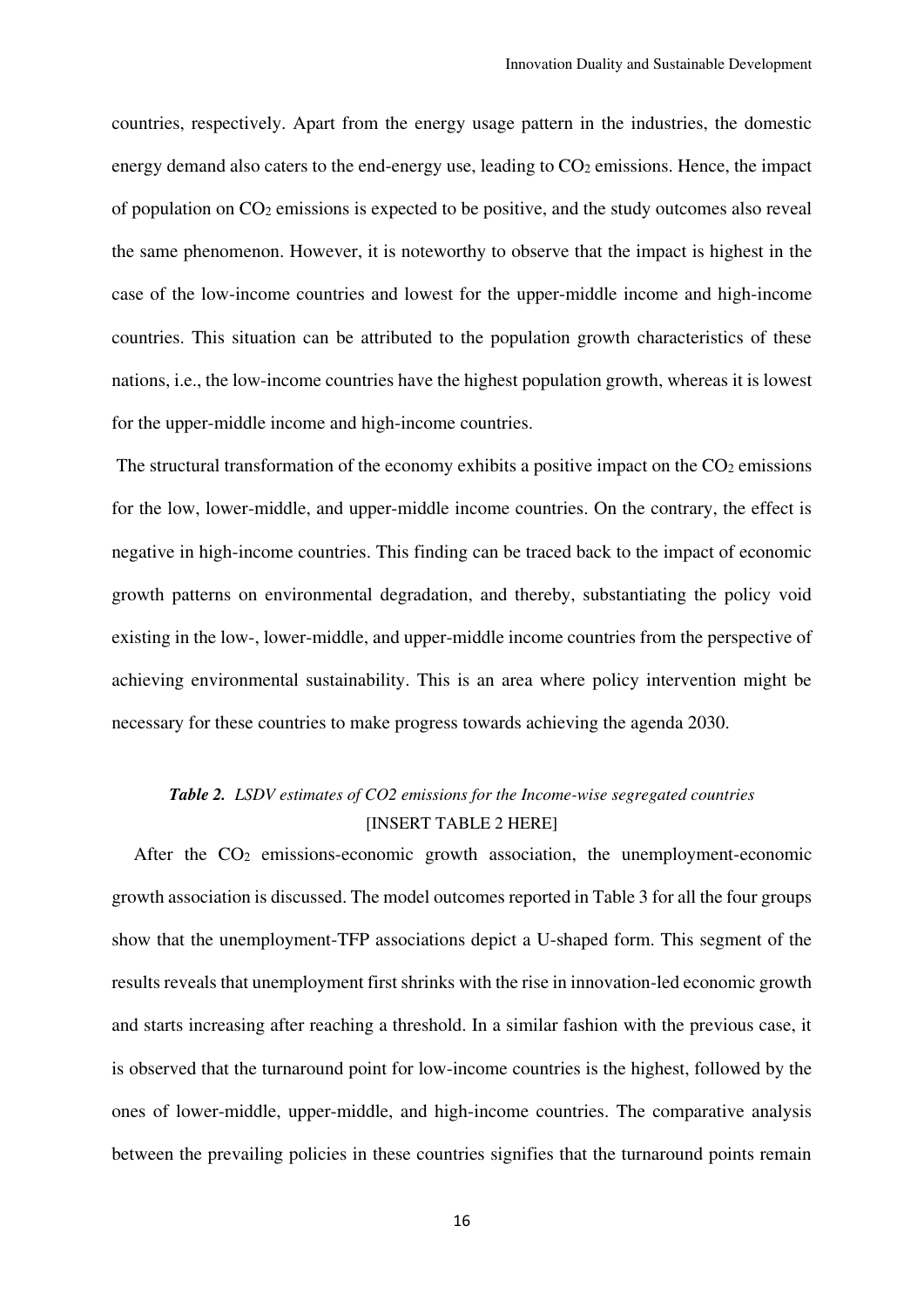outside the sample range for all four cases. It indicates that the economic growth trajectory trodden by these countries can perhaps give rise to the issue of unemployment during the post-COVID period. When this finding is analyzed along with the previous segment of estimation results for CO2 emissions, a policy paradox is encountered. When the innovation-led economic growth trajectory is expected to bring environmental sustainability, the same growth trajectory compels these countries to depart from achieving social sustainability. This scenario can be analyzed further by incorporating the impacts of other explanatory variables. For low-income countries, the majority of the economic activities can be categorized as labor-intensive and manufacturing-oriented. Given the innovation capacity being comparatively less than the countries in the other three income categories, increasing economic activities raise the demand for additional labor. Now, this demand might fall at a later stage with the rise in innovation capacity. For the countries of other income categories, this situation might arise comparatively sooner, as the innovation capacity of these nations is higher than those of the countries under the low-income category. Therefore, the channel of globalization utilized by the low-income countries might help in increasing manufacturing activities. On the other hand, the countries under the other income groups might utilize this channel for boosting their innovation capacity through technology transfer. Hence, globalization might exert negative social externalities for the latter group of countries by creating unemployment, whereas boosting manufacturing activities in the low-income countries might reduce unemployment by extending the laborintensive manufacturing activities. This situation might be traced back to the classic case of "*Capital-labor substitution*" demonstrated by Arrow et al. (1961). The model outcomes validate this argument. Now, the impact of energy usage patterns might substantiate this insight by the elasticity values. The coefficient of energy usage is highest for the low-income countries, whereas the impacts are comparatively lower for the other three groups of countries. It exhibits that the impact of energy use is diminishing in the countries with higher income levels, as the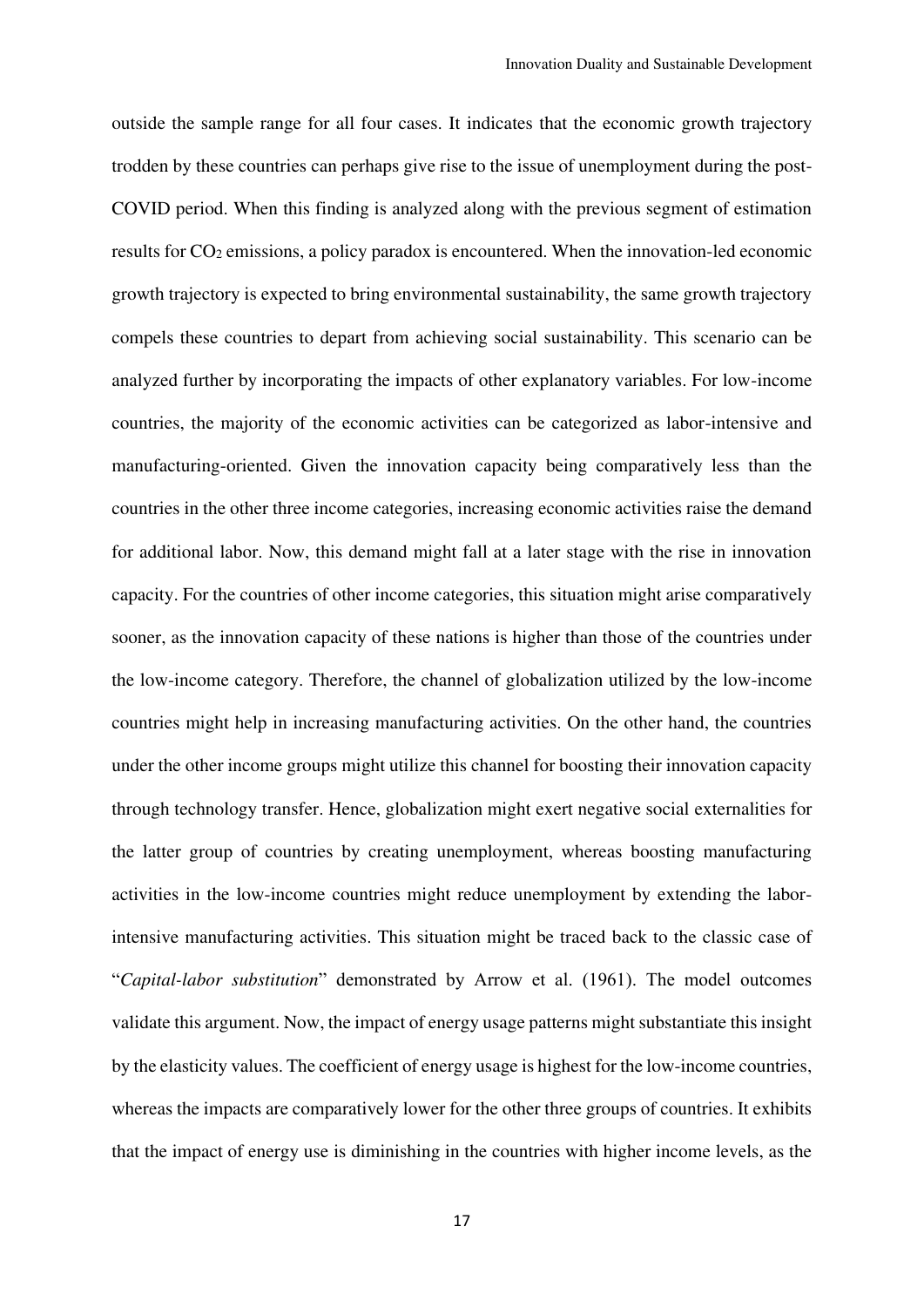impact of innovation might be reflected through the energy efficiency and share of renewable energy in the energy mix of these countries. From another dimension, investigating this scenario from the perspective of the labor market, it can be opined that given *ceteris paribus*, a higher population might create an excess supply of labor. As a result, the unemployment situation can be aggravated. Also, the model outcomes suggest that this argument might be valid for all the four groups of countries, while the impact is the lowest for the high-income countries. When these scenarios are analyzed together, the impact can be observed in terms of the structural transformation of the economy, which functions in the intersection of product/service and labor market. In the era of Industry 4.0, the transformation of economies towards being service-oriented might open up avenues for innovations. Also, the advent of automation technologies might start replacing human labor. On the contrary, raising the traditional labor-intensive manufacturing processes shrink the innovation opportunity and eventually reduces the potential unemployment possibilities. The first half of this argument is substantiated by the model outcomes for upper-middle and high-income countries, whereas the latter half of this argument is validated by the model outcomes for low and lower-middle income countries. Finally, Estimation outcomes of the model reveal that the innovation-led economic growth might lead these nations towards being socially unsustainable. As a result, the countries might experience a hindrance in attaining the objectives of Agenda 2030.

*Table 3. LSDV estimates of Unemployment for the Income-wise segregated countries*  [INSERT TABLE 3 HERE]

#### **4.2. Robustness check with second-generation methods**

In a globalized world, it might be possible that the countries might be connected via economic spillovers. Therefore, these associations cause the interdependency between economic growth drivers of different countries. This dependence leads to a specific estimation issue, i.e., crosssectional dependence. In the presence of cross-sectional dependence, the second-generation methodological approach should be adopted. Driven by this estimation agenda, first, the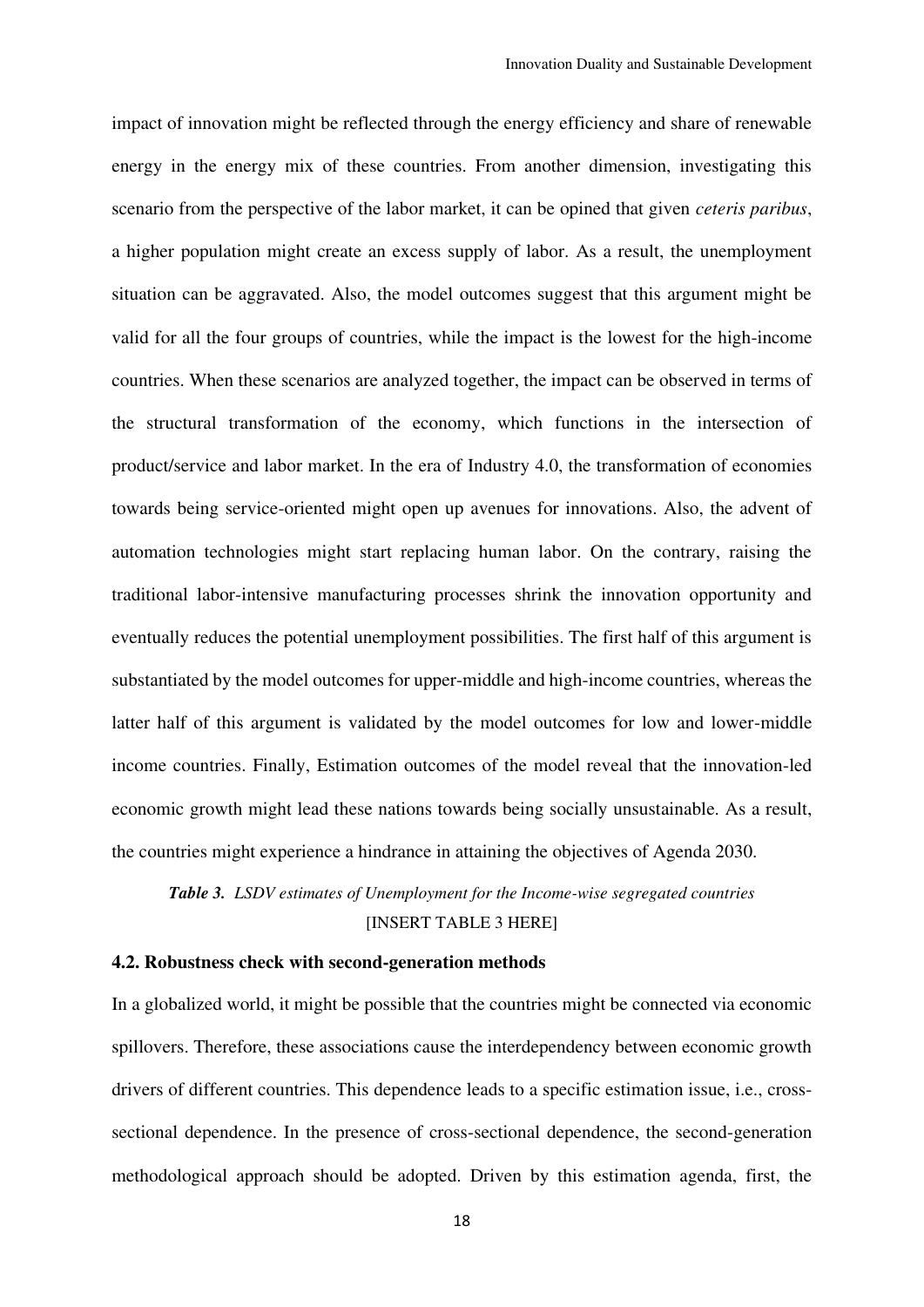possibilities of cross-sectional dependence and slope heterogeneity are checked in the data. The test outcomes reported in Table 4 suggest the presence of cross-sectional dependence and panel heterogeneity in data. Hence, this evidence warrants the application of the second-generation methodological approach.

## *Table 4. Cross-sectional dependence test outcomes*  [INSERT TABLE 4 HERE]

The cross-sectional dependence in the data necessitates the incorporation of secondgeneration panel diagnostic tests for long-run coefficient estimation. The second-generation panel unit root test is conducted to understand the order of the integration among the model parameters. The results reported in Table 5 show that the model parameters to be integrated to first order. Based on the confirmation of order of integration among the model parameters, the confirmation of long-run association among them is validated through the second-generation panel cointegration test. The results reported in Table 6 demonstrate that the model parameters to be cointegrated, and this segment of the findings warrant the estimation of long-run coefficients.

#### **Table 5.**

Second generation unit root test outcomes

#### [INSERT TABLE 5 HERE]

#### **Table 6.**

Second generation cointegration test outcomes.

#### [INSERT TABLE 6 HERE]

To accommodate the cross-sectional dependence in the data, two alternative methodological approaches, i.e., Cross-Section Augmented Distributed Lag (CS-DL) and Dynamic Common Correlated Effect-augmented GMM (DCCE-GMM), have been adopted. Results of the model estimations using these two methods are provided in Tables 7 and 8. For both the models, the coefficients and corresponding turnaround points demonstrate similar patterns compared to the LSDV estimation results. These model outcomes using second-generation long-run coefficient estimation methods exhibit that the prevailing policy outcomes do not undergo any changes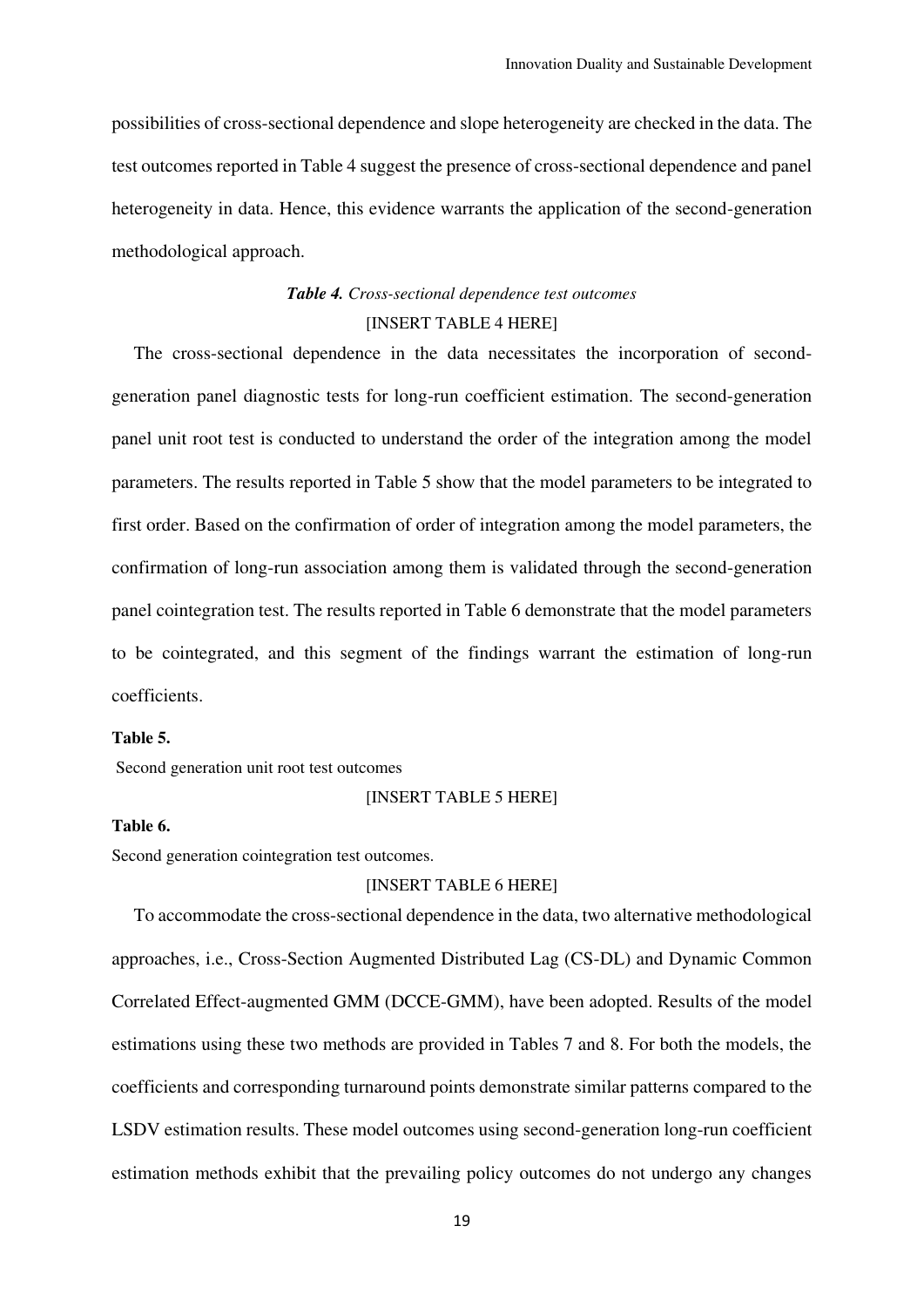even in the presence of economic spillovers among the nations. Hence, it can be deduced that the model estimates derived by the LSDV method are robust and the policy-level problems highlighted by the model outcomes are prevalent, irrespective of the economic connectedness among the nations.

*Table 7. Robust estimates of CO2 emissions for the Income-wise segregated countries*  [INSERT TABLE 7 HERE] *Table 8. Robust estimates of Unemployment for the Income-wise segregated countries*  [INSERT TABLE 8 HERE]

#### **4.3. Analysis of full sample**

In this subsection, finally, the estimation for the entire sample is conducted using LSDV, CS-DL, and DCCE-GMM methods. The estimation results are reported in Tables 9 and 10. The model outcomes reported in Table 9 signify that the CO<sub>2</sub> emissions-TFP association resembles the generally accepted inverted-U-shaped form of EKC for all three methods. This outcome extends the findings of Amri et al. (2019) for Tunisia and Wang et al. (2019) for China. Now, the turnaround point of this association reveals a generalized tendency of the economic growth trajectory being trodden by all the countries at large. The turnaround point within the sample range shows that the countries are largely treading on an environmentally sustainable economic growth path. Therefore, it can be assumed that during the post-COVID period, the prevailing innovation-led economic growth patterns will help the nations to achieve a lower rate of  $CO<sub>2</sub>$ emissions, signifying sturdy progress towards the attainment of SDG 13, i.e., climate action. This particular segment of the findings is corroborated by the impact of structural transformation of the economy on  $CO<sub>2</sub>$  emissions. Driven by innovation, the active economic sectors exhibit a higher inclination towards the service sector. This sectoral shift from manufacturing activities reduces the environmental pressure by reducing the  $CO<sub>2</sub>$  emissions in the ambient atmosphere. This outcome corroborates the finding of du Can and Price (2008). This structural transformation of the economy is complemented by the globalization pattern,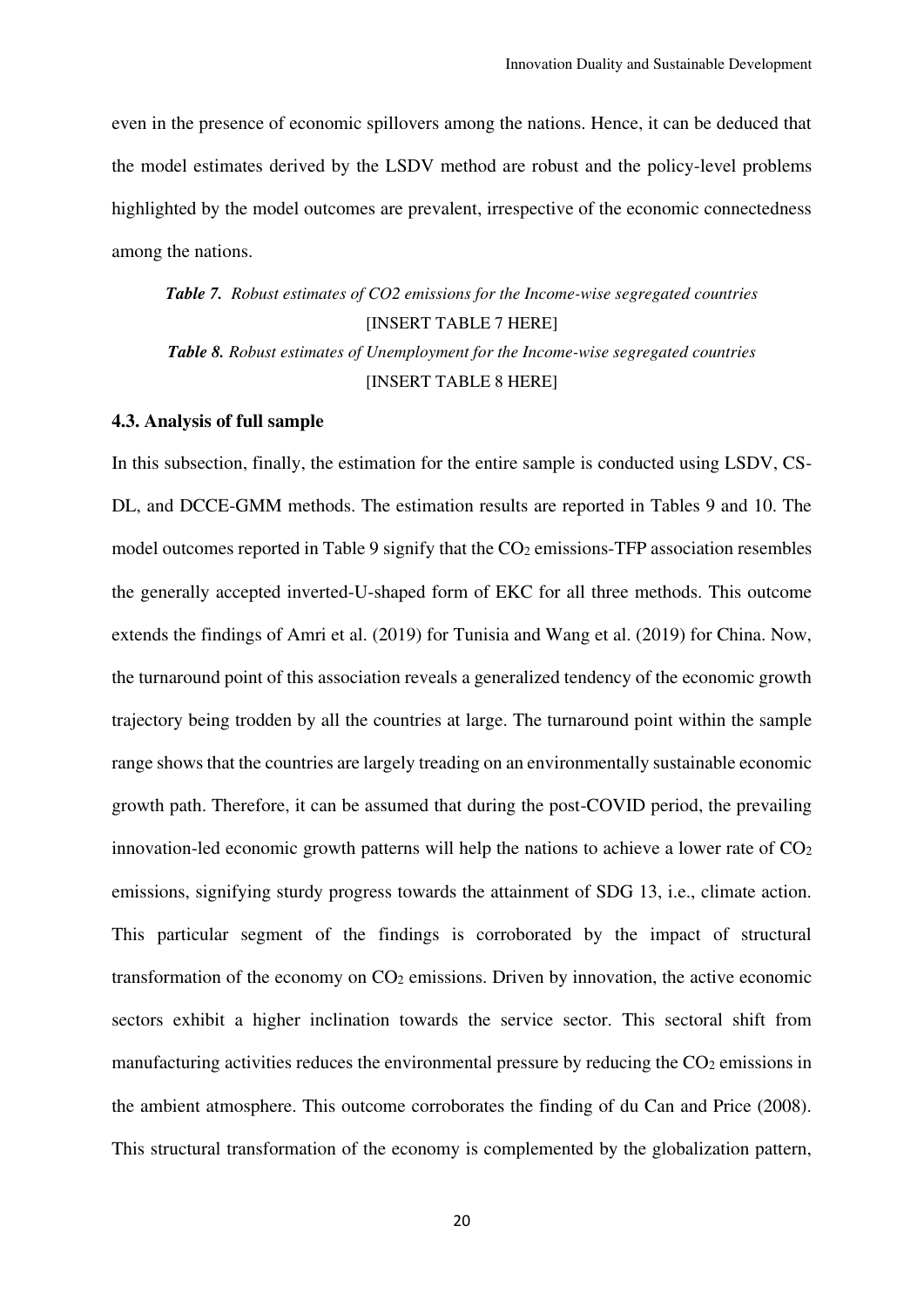which is characterized by the cross-border transfer of clean technologies. This internalization of negative environmental externality by the globalization process is substantiated by the coefficient of globalization in the model outcomes. This outcome contradicts the finding of Sharif et al. (2020) for China. However, the prevailing energy usage patterns might cause a rise in the ambient CO2 emissions, and this scenario might be worsened by the population growth. As the global energy mix is still dominated by fossil fuel-based solutions and population growth might raise the energy demand, both these factors might add to the rise in  $CO<sub>2</sub>$ emissions. This argument is validated by the model outcomes. This outcome falls in the similar lines with the finding of Sinha et al. (2020) for Next 11 economies. In summary, it can be concluded that the innovation-led economic growth trajectory across the world might provide a solution to the energy security and environmental degradation problems by promoting energy efficiency and renewable energy solutions. As the world has experienced a rise in technological innovations during the COVID-19 outbreak, it might be expected that these innovations my lead the nations towards achieving environmental sustainability during the post-COVID period.

## *Table 9. Estimates of CO2 emissions for the all countries*  [INSERT TABLE 9 HERE]

Apart from the environmental impact, the innovation-led economic growth trajectory experiences a social impact. The estimation outcomes of this impact are reported in Table 10. The model outcomes reveal that the unemployment-TFP association resembles a U-shaped association, consistent across three estimation methods. This insight indicates a socially unsustainable economic growth trajectory, as unemployment rises after a decline and reaches a certain threshold. As the economic growth might raise the level of unemployment, it might affect the social balance due to the skewed income distribution. Depending on the extent of capital and technology-intensiveness of the sectoral structure in the era of Industry 4.0, the level of unemployment might vary. This outcome falls in the similar lines with the theoretical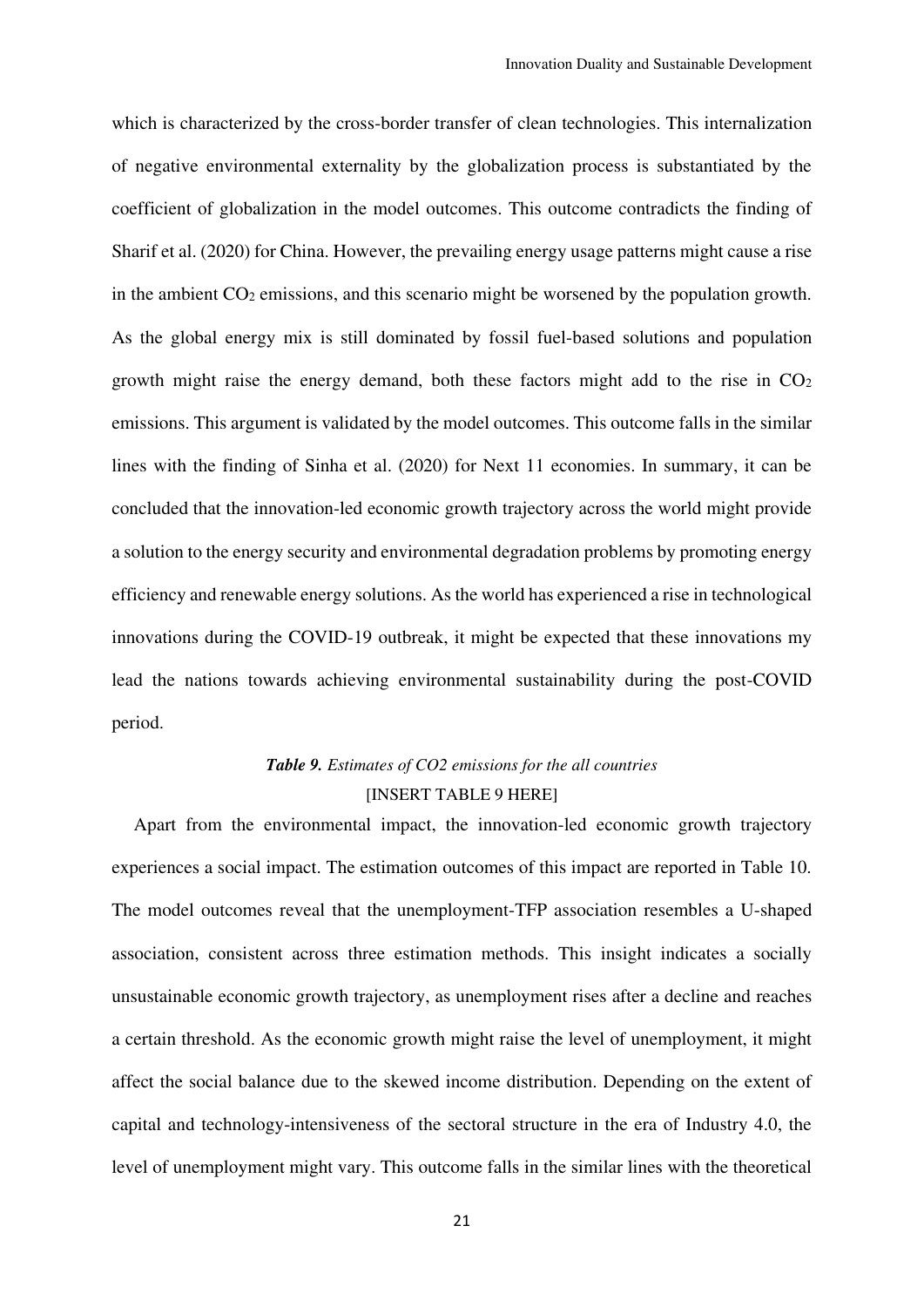findings of Boone (2000) and empirical finding of Beynon et al. (2019) for the United States. By observing the turnaround points of this association, it can be deduced that they are very close to the top percentile of the sample despite their presence outside the sample range. It indicates that given the economic growth trajectory prevails, the world might experience a social imbalance during the post-COVID period, leading to a potential roadblock to achieve the objectives of SDG 8, i.e., decent work and economic growth. This situation can be aggravated in the countries with high population growth due to the excess supply of labor rather than the demand. The model outcomes substantiate this claim by revealing the positive impact of population on unemployment. Along with this situation, the technology transfer via globalization channel might replace labor by technology, thus raising unemployment. The positive impact of globalization on unemployment, as revealed by the estimation outcomes, validates this argument. This outcome corroborates the finding of Gozgor (2017). However, the model outcomes also divulge that the energy usage pattern might affect unemployment by boosting labor-intensive manufacturing activities. The outcome extends the findings of Mbarek et al. (2018) for Tunisia. To complement this argument, the impact of structural transformation of the economy might be crucial. Given the impact of the structural transformation to be negative on unemployment, and given the upper-middle and high-income countries promoting technologies in place of manual laborers, it might be possible that the surplus labor force is potentially migrating towards the countries with comparatively lower income levels. Therefore, surplus labor of one country might be catering to the demand of labor in the other countries. However, this impact cannot be a sustainable one, given the high population growth in the destination countries.

## *Table 10. Estimates of Unemployment for the all countries*  [INSERT TABLE 10 HERE]

As both the impacts of the innovation-led economic growth have been discussed, along with the impacts of other relevant policy instruments, it is necessary to facilitate a holistic depiction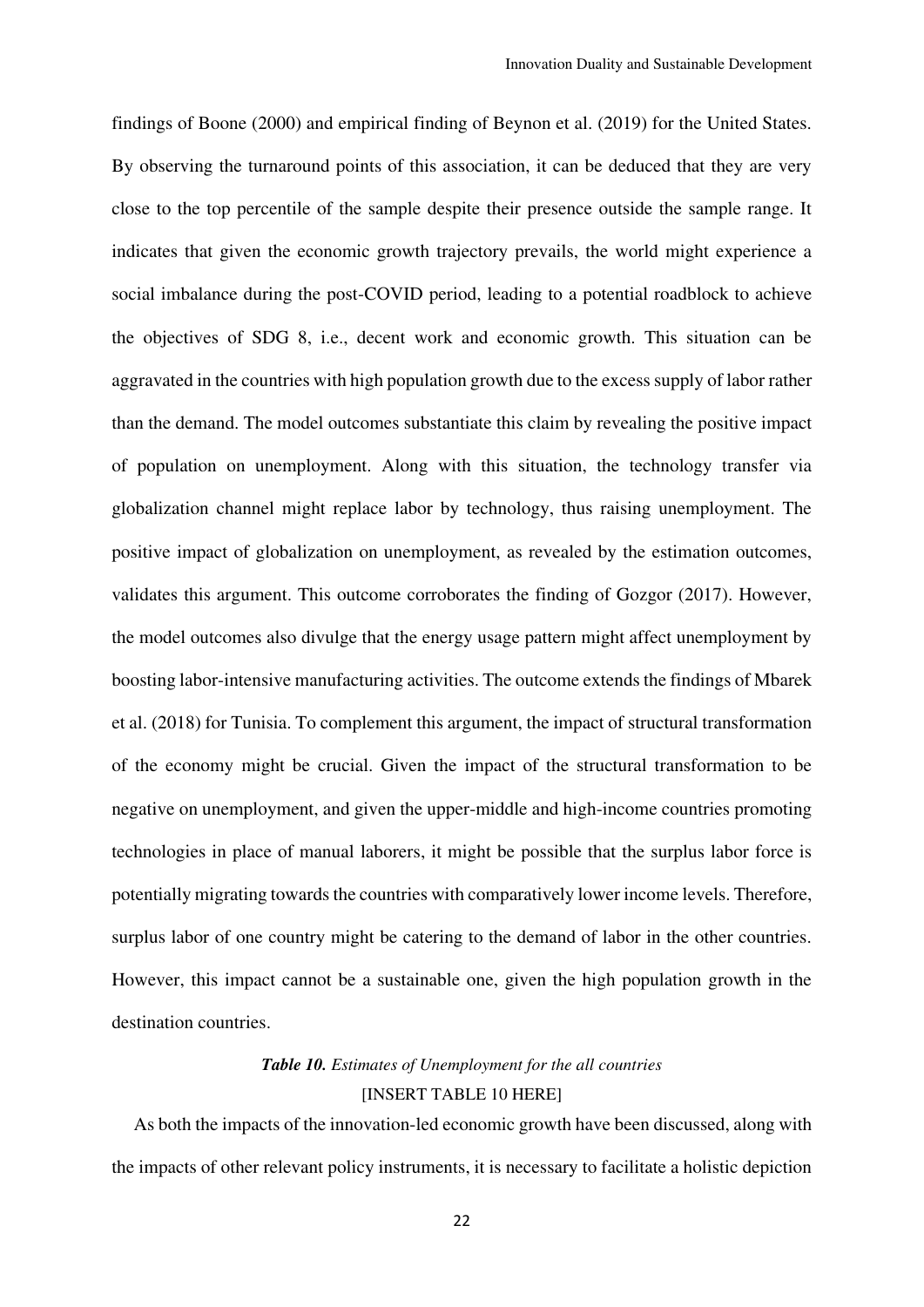by analyzing both scenarios together. Graphical representation of both the associations is provided in Figure 1, where the  $CO<sub>2</sub>$  emissions-TFP association is inverted U-shaped and the unemployment-TFP association is U-shaped. As the rise in TFP affects the  $CO<sub>2</sub>$  emissions and unemployment in opposite ways, the policy trade-off situation becomes evident in Figure 1. As the best solution might not be achievable in such a scenario, an optimum policy mix between these two competing objectives needs to be devised. In Figure 2, a vivid depiction of this situation is presented. It is assumed that both  $CO<sub>2</sub>$  emissions and unemployment are at equilibrium at point  $PI_1$ . At this point,  $CO_2$  emissions and unemployment are denoted by  $CE<sub>1</sub>$  and  $UE<sub>1</sub>$ , respectively. This equilibrium is achieved during the pre-COVID situation. Beyond this point, both CO<sub>2</sub> emissions and unemployment start exhibiting a decline in their growth rates, and both these target policy parameters achieve their respective thresholds. It is worthwhile to mention that at any point in time, either of the two policy parameters can be considered due to the opposite evolutionary impacts of TFP on these parameters. At any particular value of TFP at time *t* (between pre- and post-COVID periods), the value of CO<sup>2</sup> emissions is presented as  $CE_t^*$ , and the value of unemployment is denoted as  $UE_t^*$ . Now, towards the left side of time  $t$ ,  $CO<sub>2</sub>$  emission is rising and unemployment is falling, while towards the right side of time *t*, CO<sub>2</sub> emission is falling and unemployment is rising beyond the threshold limit. Also, it is observed that both  $CE_t^*$  and  $UE_t^*$  appear again at time  $t_c$  and  $t_u$ , on the CO2 emissions-TFP and Unemployment-TFP graphs, respectively. Now, if these two scenarios are compared with the ones at time *t*, then the following conditions can be derived:

*Condition 1:* When  $CO_2$  emissions are at  $CE_t^*$ :

- (a)  $\frac{\partial UE_n}{\partial TFP_x}$  $\frac{\partial UE_n}{\partial TFP_n} \big|_{n=t} < \frac{\partial UE_n}{\partial TFP_n}$  $\frac{\partial u_{n}}{\partial T F P_{n}}|_{n=t_{c}}$ ,  $n \in R$ ,  $t < t_{c}$
- (b)  $UE_t^* > UE_{tc}$ ,  $t < t_c$

*Condition 2:* When unemployment is at  $UE_t^*$ :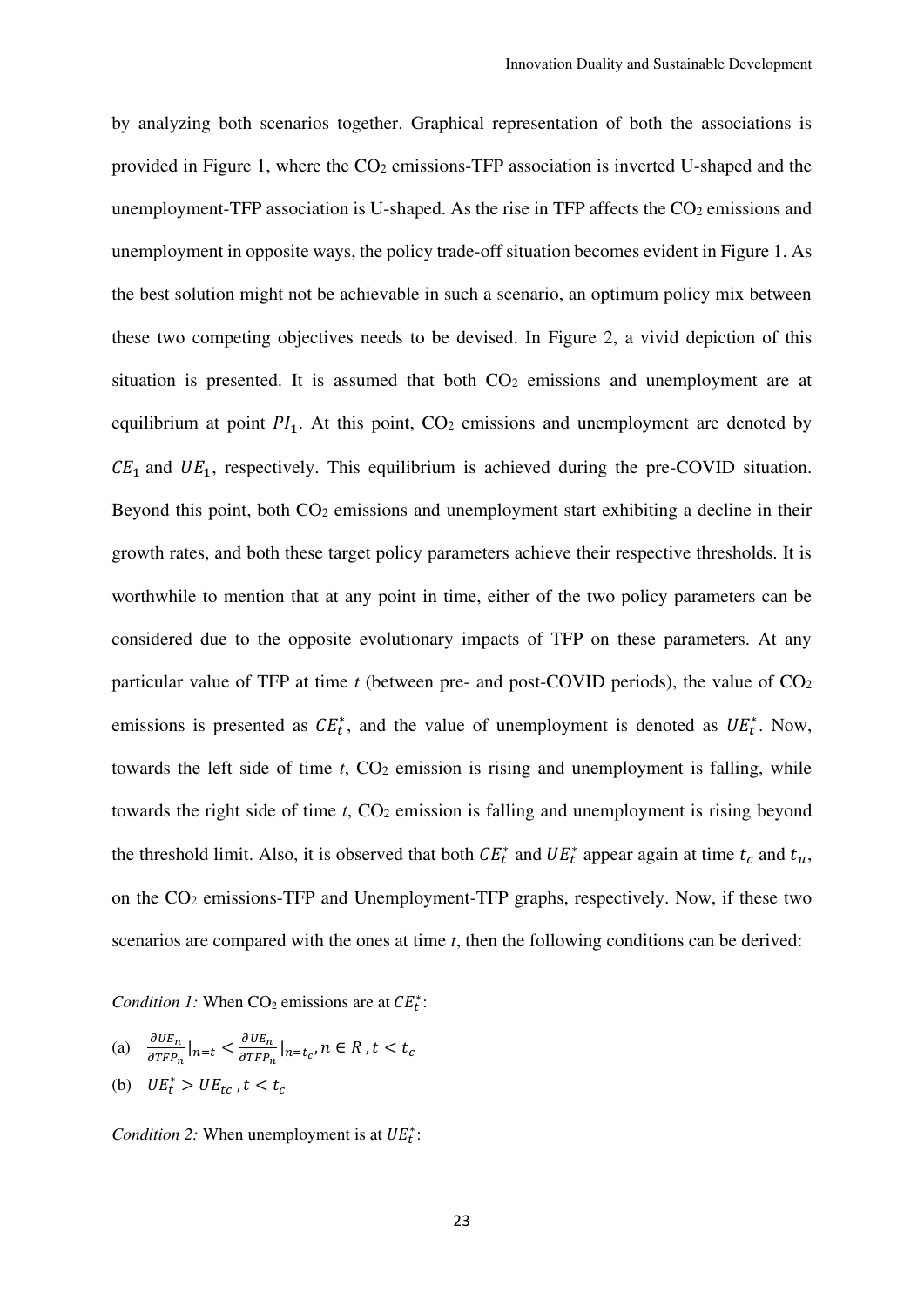(a) 
$$
\frac{\partial c E_n}{\partial \text{TFP}_n} \big|_{n=t} > \frac{\partial c E_n}{\partial \text{TFP}_n} \big|_{n=t_u}, n \in R, t < t_u
$$

(b) 
$$
CE_t^* > CE_{tu}
$$
,  $t < t_u$ 

Hence, it can be observed that both before and after the occurrence of the turnaround points of the associations, any given value of TFP cannot simultaneously reduce the level of  $CO<sub>2</sub>$ emissions and unemployment. Hence, the question of policy trade-off arises. Now, the parallel attainment of SDG 13 and SDG 8 might be crucial during the post-COVID scenario because of these opposite effects. As none of the associations can attain their optimal values, therefore, a policy optimum needs to be devised to achieve a policy-level solution. This optimum can be obtained at the intersection point of both these associations. In Figure 2, both these associations intersect each other at  $PI_1$  and  $PI_2$ . It signifies that the policy optimum can combine both values and does not require individual optimal values. As innovation is an irreversible process,  $PI_1$  cannot be considered the policy optimum. Hence, from a futuristic perspective, the social and environmental impacts of TFP might meet again at  $PI_2$ , expected to occur during the post-COVID period. Though this point represents neither of the individual optimum values, attainment of this point might be crucial from the perspective of policy-making. The policymakers might be interested in accelerating the achievement of both the turnaround points, followed by delaying the occurrence of  $PI_2$ . For this reason, both the curves flatten towards the right.

#### *Figure 1. Environmental and social impacts of Total Factor Productivity (TFP)*

[INSERT FIGURE 1 HERE]

*Figure 2. Diagrammatic representation of Policy Intervention points*

#### [INSERT FIGURE 2 HERE]

### **5. Conclusion and policy implications**

The dual impacts of innovation of  $CO<sub>2</sub>$  emissions and unemployment are analyzed at a global scale, and results indicate that innovation-CO<sub>2</sub> emissions association follows an inverted Ushaped form, whereas innovation-unemployment association follows a U-shaped form. The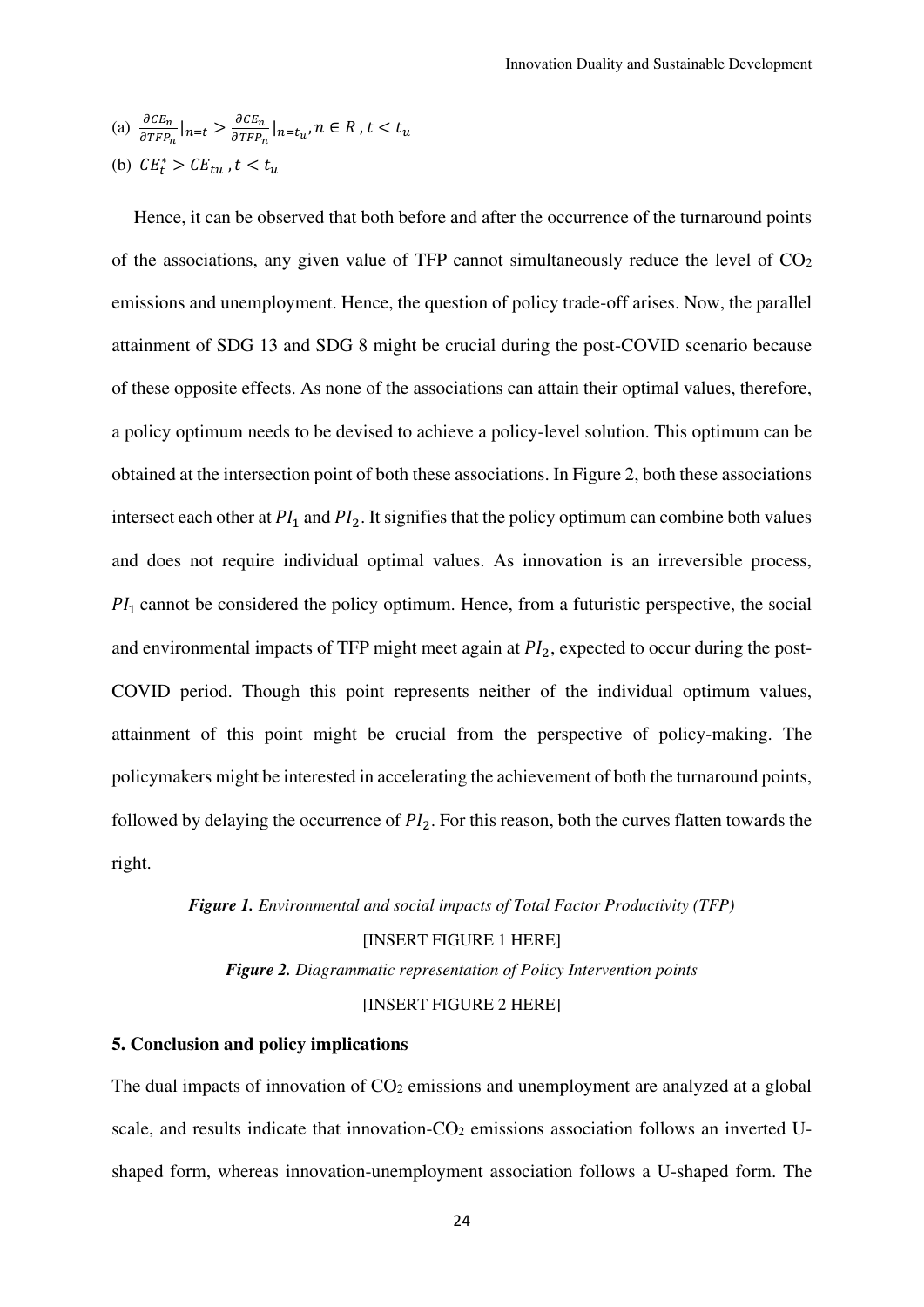study outcomes divulge that a socio-ecological policy trade-off exists at the aggregate level as well as at various income levels. Based on the outcomes, a policy framework is recommended for addressing this policy trade-off.

#### **5.1. Implications for theory**

This study has made an attempt to extend the famous "*Capital-labor substitution*" principle proposed by Arrow et al. (1961). The seminal work by Arrow et al. (1961) shows that the economic efficiency in the international trade might be achieved by substituting capital with human labor. It gave an indication that the human laborers will be substituted by the capital following a shape convex to the origin. However, the notion of technological development during that study was limited to the manufacturing sector, which was characteristically laborintensive. With the advent of technological innovations in the age of Industry 4.0 and growth of the service sector, the notion of technological development has undergone a transformation. Hence, the work of Arrow et al. (1961) might be extended from a convex curve, following the evolutionary nature of technological innovations. Moreover, the "*Capital-labor substitution*" principle majorly looked into the unidimensional aspect of capital. In the SDG regime, the innovation is expected to play a dual role – in environmental and social dimensions. Therefore, the "*Capital-labor substitution*" principle required an extension from the socio-ecological tradeoff perspective.

From theoretical point-of-view, this study has shown how technological innovations can initiate socio-ecological tradeoff. Given these competing objectives, innovation can be viewed as a policy instrument appearing as an environmental boon and a social curse. Ideally, innovation has been perceived as a tool for bringing environmental benefits. The studies by Anthony Jr et al. (2018) and Xie et al. (2021) indicate the environmental benefits of innovation. However, the recent work by Chen et al. (2021) indicates the negative social externalities exerted by innovation. Moreover, the "*New Approaches to Economic Challenges*" by OECD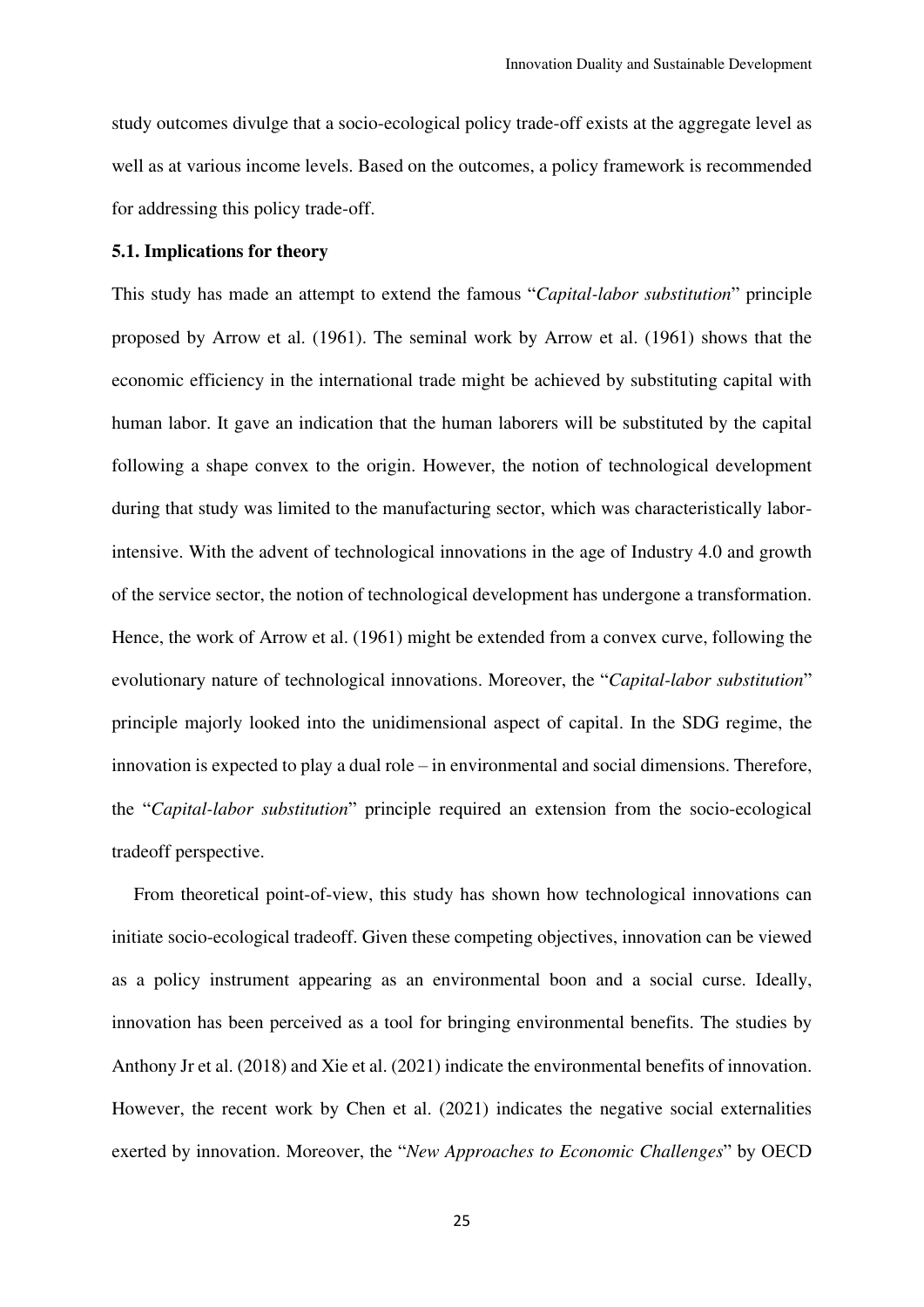(2020) talk about reinventing the role of innovation in addressing policy tradeoffs, which are inclined towards managing the social sustainability aspects. From this viewpoint, technological innovation is assumed to have a negative social impact. Now, when the nations are embarking on innovation to achieve the SDGs, the policy dimensions should take care of this aspect. This consideration gives the academic literature a direction about how to visualize innovational duality in policymaking.

In this view, the theoretical framework of EKC hypothesis needs to be mentioned. By far, the literature of energy and environmental economics visualized EKC hypothesis as a tool for measuring environmental impact assessment. However, the capability of EKC hypothesis to encapsulate the evolutionary impact of the policy instruments on the target policy parameter has been largely ignored (Balsalobre-Lorente et al., 2021). The quadratic specification of EKC hypothesis gives a leverage to analyze the nonlinear evolutionary impact over a temporal frame, and hence, this framework can be utilized as a policy forecasting tool. Going beyond the traditional environmental impact assessment, this study has shown the power of EKC hypothesis in analyzing the policy tradeoff. In order to bring additional insights to the analysis, the cubic specification of the EKC hypothesis can be utilized (Sinha et al., 2019). In that process, capturing the movement of the inflection point appearing between the two turnaround points can uncover further intuitions regarding the possible policy tradeoffs.

#### **5.2. Implications for policymakers**

As the innovation influences both  $CO<sub>2</sub>$  emissions and unemployment, it is not possible to arrive at the best solution for either of the cases due to the opposite nature of the impacts. Therefore, this policy trade-off requires an optimum solution, which will bring the social and ecological impacts of innovation at a certain equilibrium. Hence, the objective of the policy framework should be focused at achieving this equilibrium during the post-COVID period. Now, this policy framework can be designed following a phase-wise schedule. As the impact of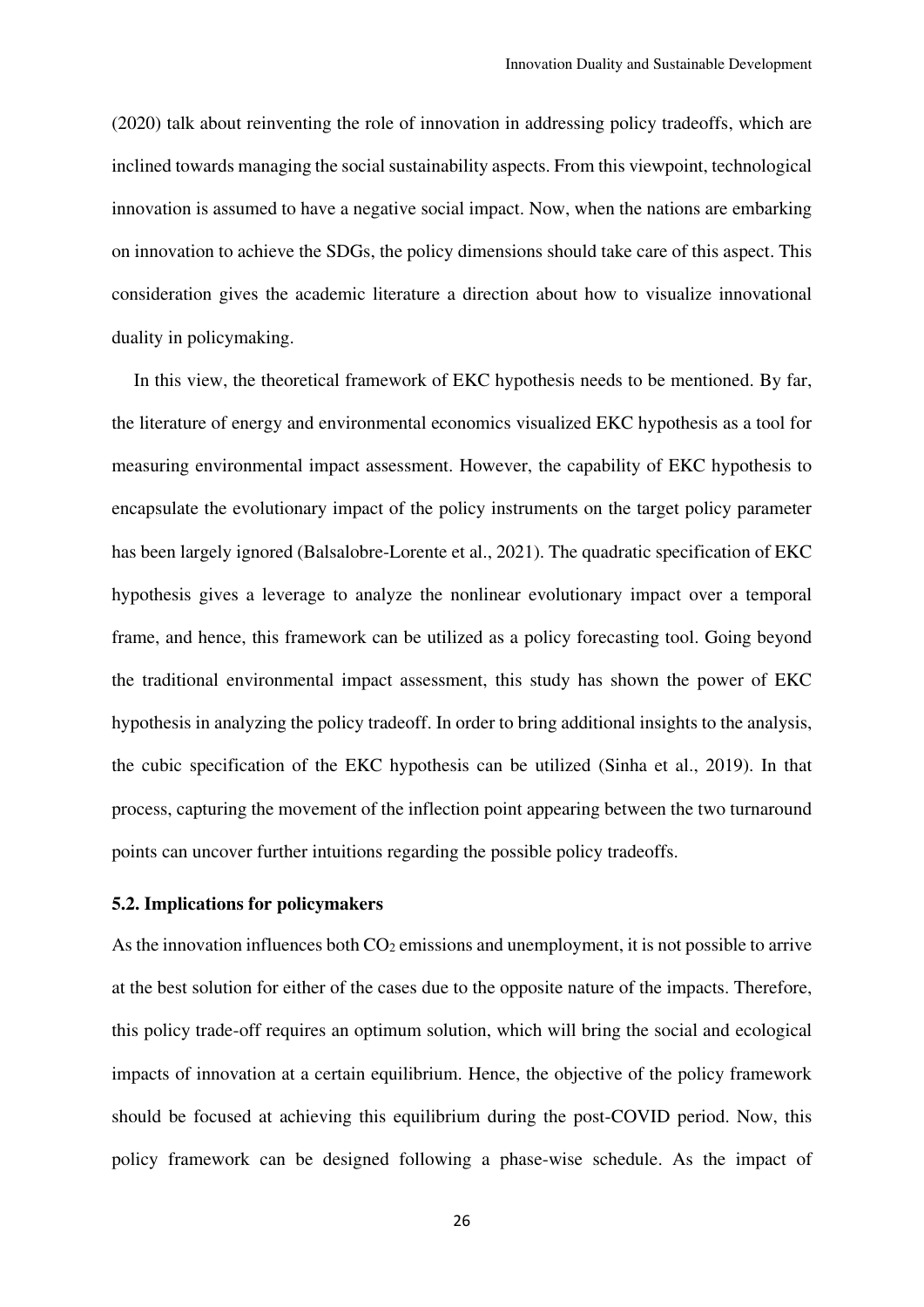technological innovation will be immediately visible on the CO<sub>2</sub> emissions, therefore the first phase of the policy framework should focus on the ecological impact of innovation. For the innovation to achieve its full potential in  $CO<sub>2</sub>$  emissions reduction, the policymakers should adopt appropriate measures to reduce the reluctance of the industrial sector to accept these solutions. Moreover, as continued dependence on the fossil fuel solutions might reduce the potential impact of innovation on the  $CO<sub>2</sub>$  emissions, a gradual shift from the nonrenewable to renewable energy sources is also required. A drastic fall in the anthropogenic activities during the COVID-19 outbreak has highlighted the emergence of service sector firms. Now the policymakers might need to bring certain policy interventions for their respective nations towards being recognized as service-oriented economies for retaining the environmental quality. Now, in such a situation, overnight sectoral overhaul might create deterrence to the prevailing economic growth pattern of these countries. Therefore, policymakers might need to use the existing financialization channels in such a way, so that the firms can embrace the innovations in a hassle-free manner within a predefined time. For this purpose, the financial institutions can introduce the concept of discriminatory interest rates on loans and advances for availing the innovative solutions, whereas this discrimination might be based on the carbon footprint of the firms. Hence, given a fixed period, the dirtier firms will be compelled to avail the solutions at a higher rate of interest, whereas the cleaner firms will enjoy a lower rate of interest. Thus, the economic system in the countries will encourage the adoption of cleaner energy solutions and innovation. During this finance-driven transition, it should be remembered that the higher bracket of the interest rate should not be higher than the existing average cost of capital of the firms. Otherwise, it might dissuade the firms to embrace the innovation for improving the quality of their production systems. Additionally, they might stop the business operations. Hence, the rate of interest should not be a deterrence in the innovation adoption process.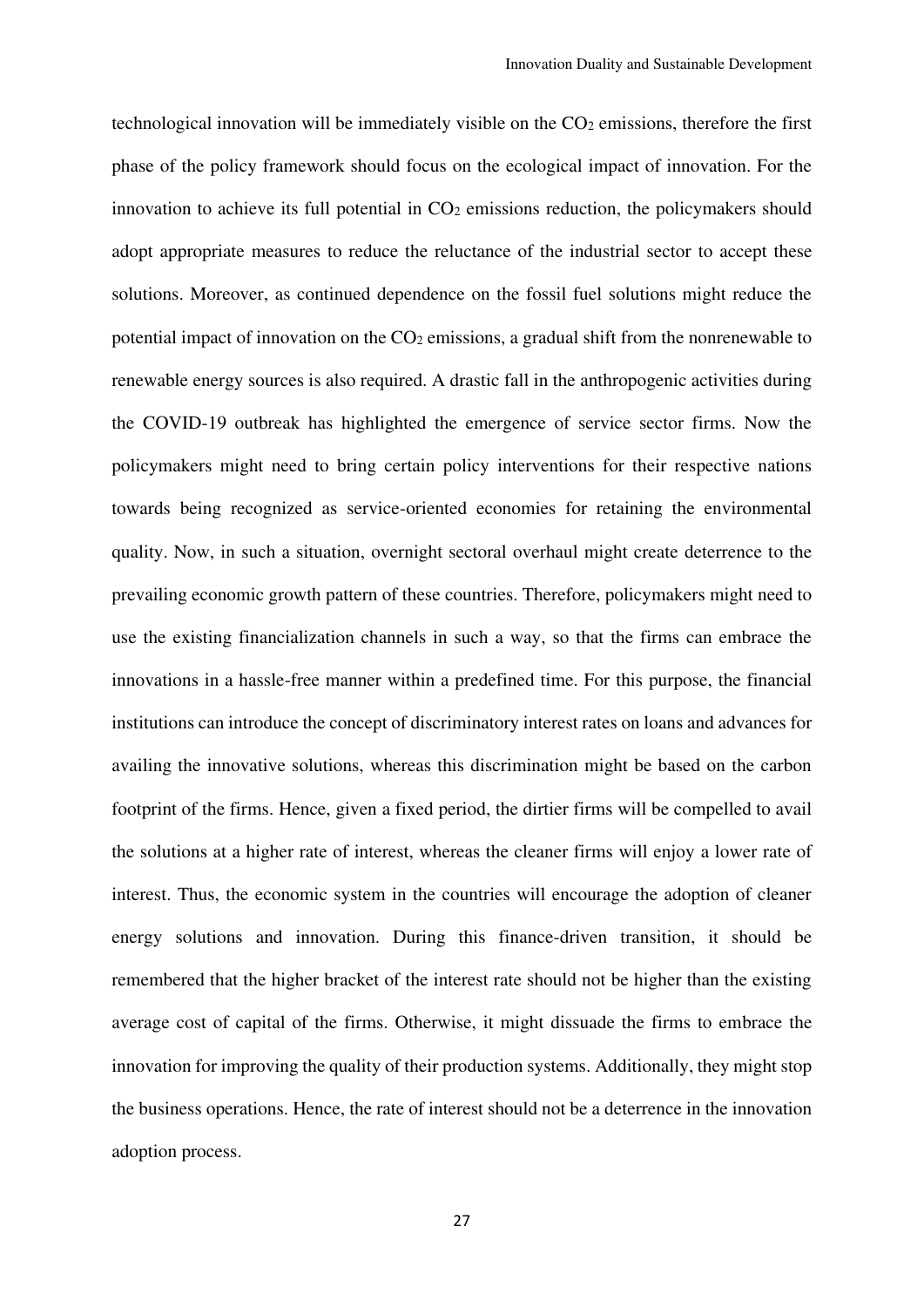Once this phase becomes operational, the second phase of the framework should be designed to internalize the negative social externalities. As the rising diffusion of innovation is starting to replace the human labors after the deployment and implementation period, there is a requirement of an early policy intervention. When the firms start implementing the innovative solutions in their existing production processes, there should be an upper threshold of innovation for the firms, beyond which they won't be able to replace human labour with technology. Following Eqs. (3) and (4), the level of TFP can be denoted as per the following:<sup>1</sup>

$$
TFP^* = max \left[ \left\{ -( \alpha_1 - \gamma_1) \pm \sqrt{(\alpha_1 - \gamma_1)^2 - 4(\alpha_0 - \gamma_0)(\alpha_2 - \gamma_2)} \right\} / 2(\alpha_2 - \gamma_2) \right] \tag{11}
$$
  
Here,  $\alpha_0, \alpha_1, \alpha_2, \gamma_0, \gamma_1, \gamma_2 \neq 0$  and,  $(\alpha_1 - \gamma_1)^2 \ge 4(\alpha_0 - \gamma_0)(\alpha_2 - \gamma_2)$ 

At the point denoted in Eq. (11), the level of TFP to be achieved by any firm allows it to tread along the long-run equilibrium growth trajectory. Moving beyond this point might help the firm to gain a short-run economic profit at the cost of employment. Now, the rise in consequential unemployment might create a demand pressure in the economy, leading to the reduction in supply and production. Treading along the long-run equilibrium growth path necessitates the production to continue. For this purpose, certain short-run economic losses need to be incurred. Therefore, the policymakers need to ensure that the policy intervention point should be achieved immediately after the first phase of the policy framework is implemented to keep the economic growth trajectory intact. The accomplishment of the first phase of the policy framework will help these countries in achieving the objectives of SDG 13, whereas the second phase will allow these nations to achieve the objectives of SDG 8. Thus, this policy framework ensures sustainable development in the post-COVID scenario.

<sup>&</sup>lt;sup>1</sup> In this calculation, the matrix of other variables is disregarded, as the first order condition eventually nullifies them.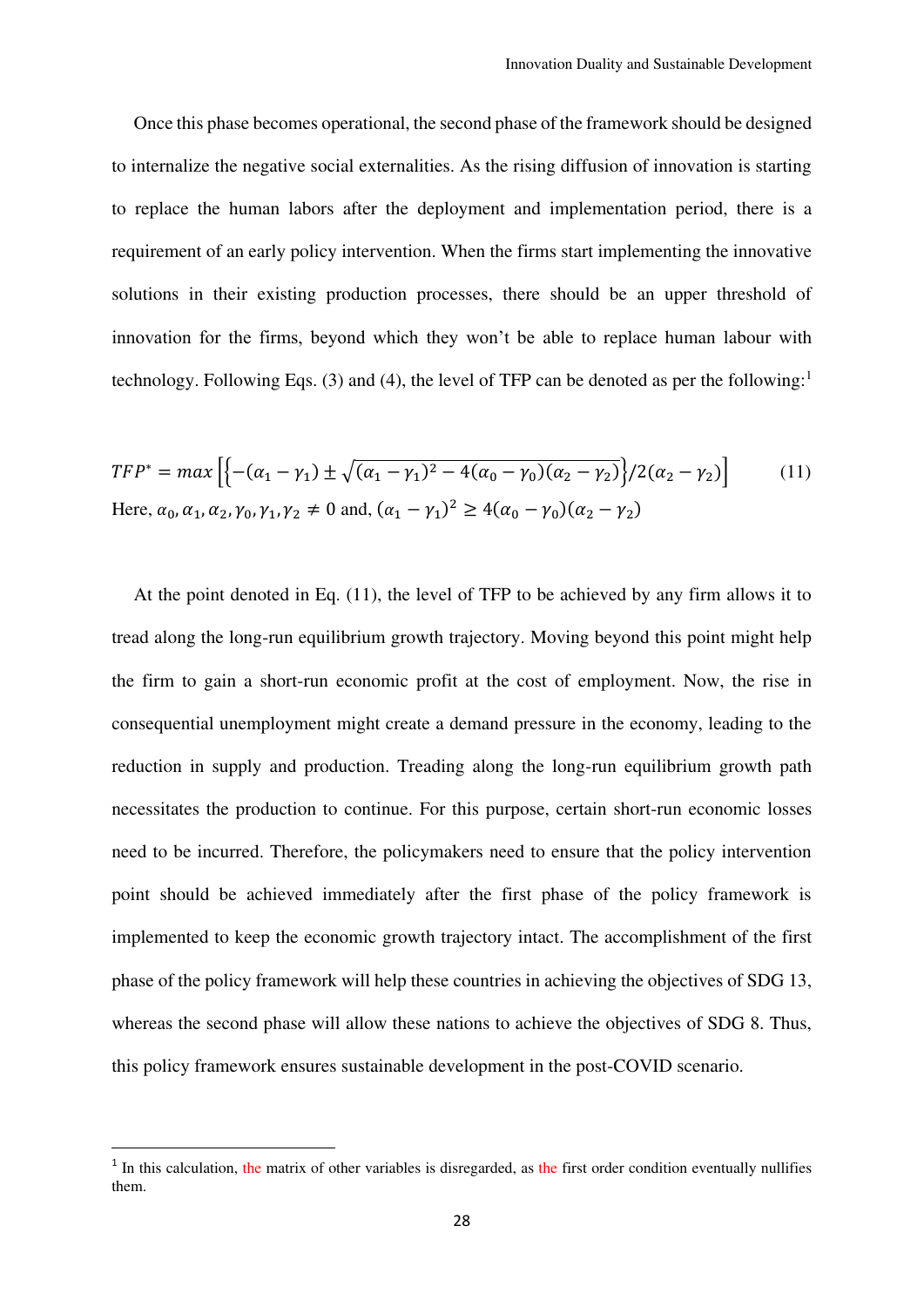While the core policy framework helps these nations to avoid the policy trade-off, the tangential policy framework helps to sustain the core policy framework. After the first two phases of the policy framework being operational, policymakers need to gradually control the population growth rate. If the population growth rate is higher than the growth rate of job opportunities, it creates the unemployment issue. As a result, the core policy framework might not be able to achieve its full potential. Hence, strict population control mechanisms should be devised by policymakers. Moreover, the policymakers should encourage the start-up ventures with these technologies to diffuse the innovations in a more effective manner. However, the capital allocation should be done in such a way so that the firm can generate enough employment, not fully replacing the labor with technology. For institutionalizing these solutions, the educational curriculum should be amended. It can raise the students' awareness of the latest technological developments and innovations across the nations and the social and ecological benefits of innovation. Thus, it will help the nations in accomplishing the objectives of SDG 9 (industry, innovation and infrastructure) and SDG 4 (quality education).

#### **5.3. Policy caveats and assumptions**

Discussion of a policy framework is seemingly incomplete without mentioning the caveats and assumptions behind the framework. Understanding these two aspects is necessary, as their nonfulfillment might hinder the policy framework from reaching its full potential (Cheng et al., 2021a, b). First, during bringing discrimination in the interest rate, the slabs should be made close so that many firms can be encapsulated. Second, policymakers need to introduce rehabilitation policies and vocation centers for the labor employed in the traditional fossil fuelbased energy generation sector. Third, the rent-seeking mechanism in the bureaucratic system should be brought to the minimum, as such incidents of corruption hinder the diffusion of innovation within and across the borders.

#### **5.4. Limitations and future projections**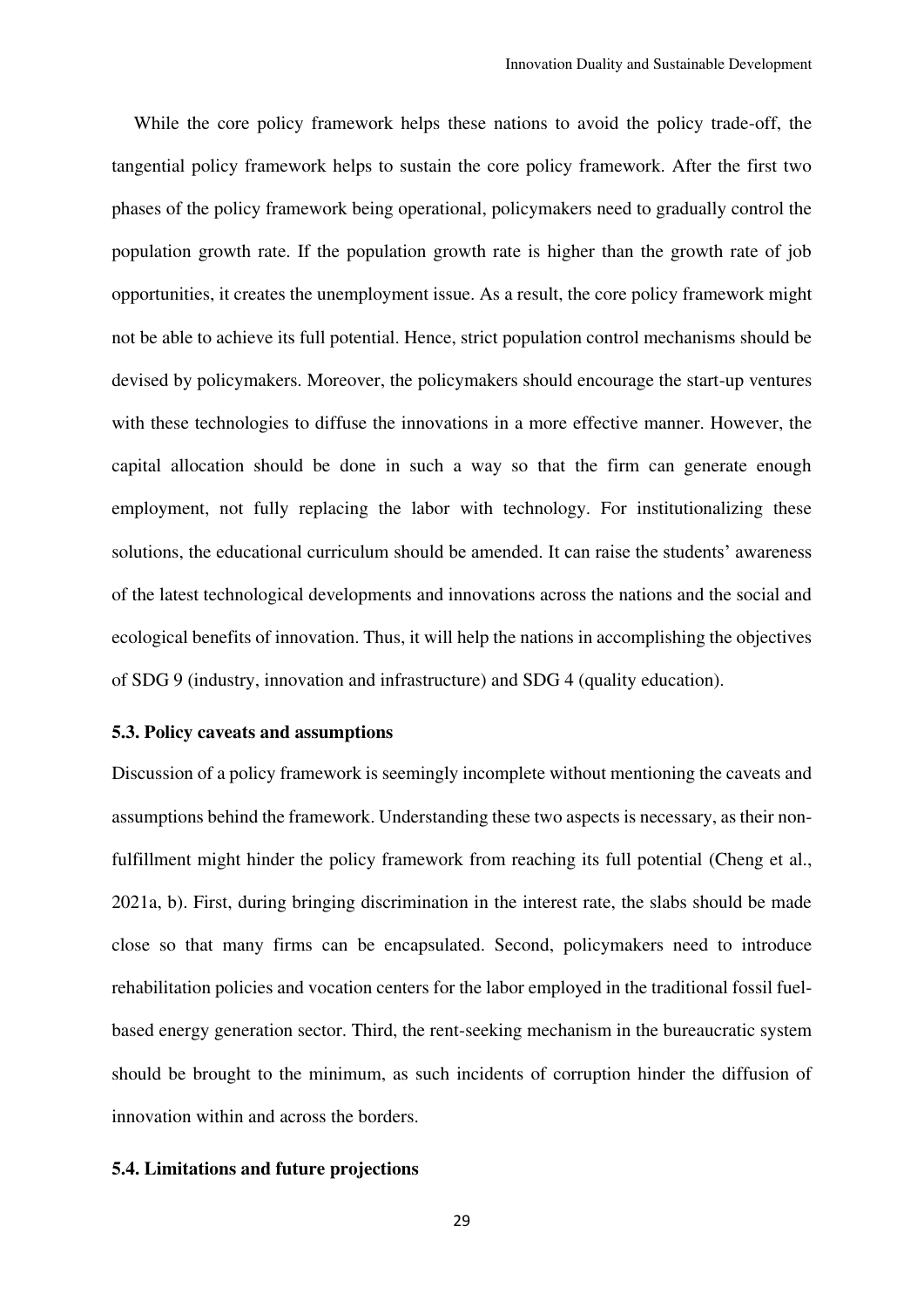Though this study has introduced a critical policy dimension by describing the socio-ecological policy trade-off initiated by innovation, the study might suffer from certain limitations. One of the major limitations of the study is that only the output indicator of innovation is considered, while various other forms of innovation (e.g., social innovation, environmental innovation) have not been incorporated. Though theoretically proven, putting forth a generalized view of innovation might yield different results in the empirical pursuit. Saying about this limitation, this is also needed to clarify that the policy framework introduced in this study can serve as a baseline policy approach for addressing the policy trade-off in any context. Moreover, the framework is flexible to accommodate any additional policy instrument, which might be contextually suitable. This flexibility and generalizability have made this policy framework a contribution to the literature. Future studies in this direction can be carried out by considering various forms of innovation and how those forms can demonstrate socio-ecological trade-offs in various contexts.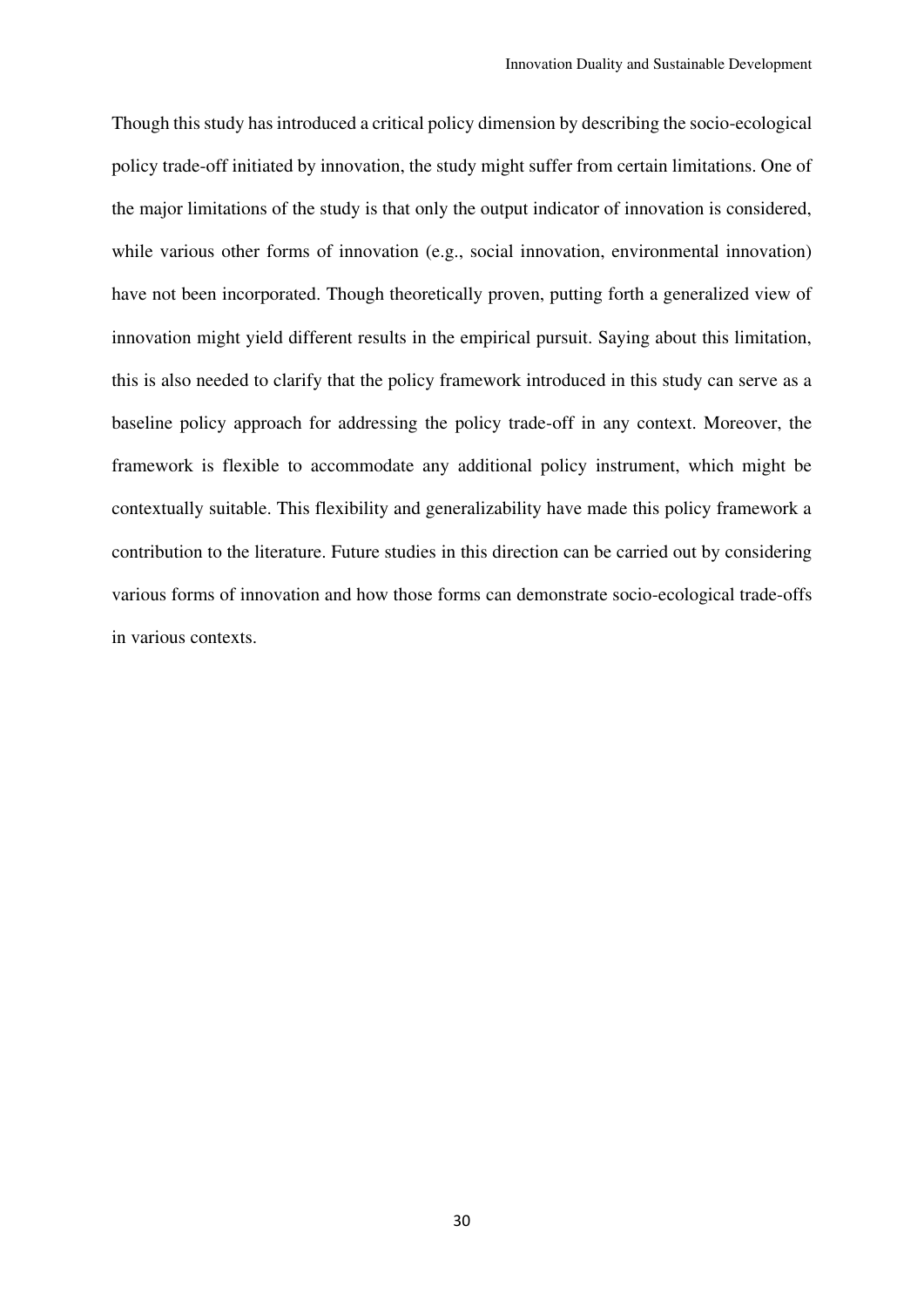#### **References**

- AL-Dalaeen, Q.R., Sivarajah, U. and Irani, Z. (2021), "Determining sustainability key performance indicators for food loss reduction", *Journal of Enterprise Information Management*, Vol. 34, pp. 733-745.
- Amri, F., Zaied, Y.B. and Lahouel, B.B. (2019), "ICT, total factor productivity, and carbon dioxide emissions in Tunisia", *Technological Forecasting and Social Change*, Vol. 146, pp. 212-217.
- Anholon, R., Rampasso, I.S., Martins, V.W., Serafim, M.P., Leal Filho, W. and Quelhas, O.L. (2021), "COVID-19 and the targets of SDG 8: reflections on Brazilian scenario", *Kybernetes*, Vol. 50, pp. 1679-1686.
- Anthony Jr, B., Majid, M. A. and Romli, A. (2018), "A collaborative agent based green IS practice assessment tool for environmental sustainability attainment in enterprise data centers", *Journal of Enterprise Information Management*, Vol. 31, pp. 771-795.
- Antweiler, W., Copeland, B.R. and Taylor, M.S. (2001), "s free trade good for the environment?", *American Economic Review*, Vol. 91, pp. 877-908.
- Arrow, K.J., Chenery, H.B., Minhas, B.S. and Solow, R.M. (1961), "Capital-labor substitution and economic efficiency", *The Review of Economics and Statistics*, Vol. 43, pp. 225-250.
- Bag, S., Pretorius, J.H.C., Gupta, S. and Dwivedi, Y.K. (2021), "Role of institutional pressures and resources in the adoption of big data analytics powered artificial intelligence, sustainable manufacturing practices and circular economy capabilities", *Technological Forecasting and Social Change*, Vol. 163, p. 120420.
- Balsalobre-Lorente, D., Sinha, A., Driha, O. M. and Mubarik, M. S. (2021), "Assessing the impacts of ageing and natural resource extraction on carbon emissions: A proposed policy framework for European economies", *Journal of Cleaner Production*, Vol. 296, p. 126470.
- Benavente, J.M. and Lauterbach, R. (2008), "Technological innovation and employment: complements or substitutes?", *The European Journal of Development Research*, Vol. 20, pp.318-329.
- Beynon, M.J., Jones, P. and Pickernell, D. (2019), "The role of entrepreneurship, innovation, and urbanity-diversity on growth, unemployment, and income: US state-level evidence and an fsQCA elucidation", *Journal of Business Research*, Vol. 101, pp. 675-687.
- Boone, J. (2000), "Technological progress, downsizing and unemployment", *The Economic Journal*, Vol. 110, pp. 581-600.
- Chen, M., Sinha, A., Hu, K., and Shah, M. I. (2021), "Impact of technological innovation on energy efficiency in industry 4.0 era: Moderation of shadow economy in sustainable development", *Technological Forecasting and Social Change*, Vol. 164, p. 120521.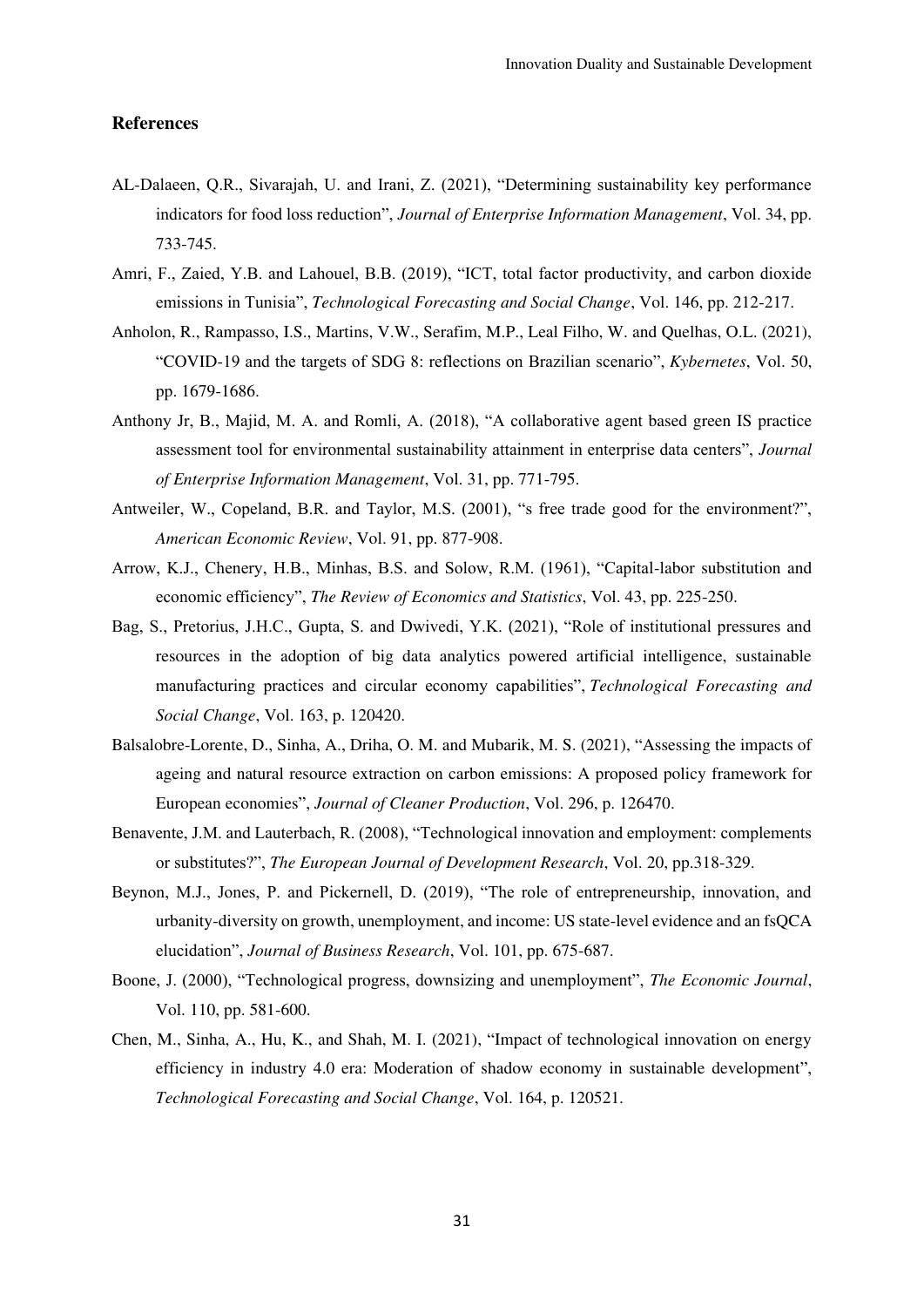- Cheng, Y., Awan, U., Ahmad, S. and Tan, Z. (2021a), "How do technological innovation and fiscal decentralization affect the environment? A story of the fourth industrial revolution and sustainable growth", *Technological Forecasting and Social Change*, Vol. 162, p. 120398.
- Cheng, Y., Sinha, A., Ghosh, V., Sengupta, T. and Luo, H. (2021b), "Carbon tax and energy innovation at crossroads of carbon neutrality: Designing a sustainable decarbonization policy", *Journal of Environmental Management*, Vol. 294, p. 112957.
- Chien, F., Anwar, A., Hsu, C.C., Sharif, A., Razzaq, A. and Sinha, A. (2021), "The role of information and communication technology in encountering environmental degradation: Proposing an SDG framework for the BRICS countries", *Technology in Society*, Vol. 65, p. 101587.
- Chudik, A. and Pesaran, M.H. (2015), "Common correlated effects estimation of heterogeneous dynamic panel data models with weakly exogenous regressors", *Journal of Econometrics*, Vol. 188, pp. 393-420.
- du Can, S.D.I.R. and Price, L. (2008), "Sectoral trends in global energy use and greenhouse gas emissions", *Energy Policy*, Vol. 36, pp. 1386-1403.
- Elavarasan, R.M., Pugazhendhi, R., Jamal, T., Dyduch, J., Arif, M.T., Kumar, N.M., Shafiullah, G.M., Chopra, S.S. and Nadarajah, M. (2021), "Envisioning the UN Sustainable Development Goals (SDGs) through the lens of energy sustainability (SDG 7) in the post-COVID-19 world", *Applied Energy*, Vol. 292, p. 116665.
- Evangelista, R. and Savona, M. (2002), "The impact of innovation on employment in services: Evidence from Italy", *International Review of Applied Economics*, Vol. 16, pp. 309-318.
- Gagliardi, L. (2019), "The impact of foreign technological innovation on domestic employment via the industry mix", *Research Policy*, Vol. 48, pp. 1523-1533.
- Gashenko, I. V., Khakhonova, N. N., Orobinskaya, I. V. and Zima, Y. S. (2020), "Competition between human and artificial intellectual capital in production and distribution in Industry 4.0", *Journal of Intellectual Capital*, Vol. 21, pp. 531-547.
- Gozgor, G. (2017), "The impact of globalization on the structural unemployment: an empirical reappraisal", *International Economic Journal*, Vol. 31, pp. 471-489.
- Greenan, N. and Guellec, D. (2000), "Technological innovation and employment reallocation", *Labour*, Vol. 14, pp. 547-590.
- Grover, P., Kar, A.K., Gupta, S. and Modgil, S. (2021), "Influence of political leaders on sustainable development goals–insights from twitter", *Journal of Enterprise Information Management*. DOI: 10.1108/JEIM-07-2020-0304
- Grossman, G. M. and Kruger, A. G. (1991), *Environmental influences of a North American free trade agreement*, Working paper. 3914, National Bureau of Economic Research.
- Gupta, S., Bag, S., Jabbour, C.C. and Sarkis, J. (2021). "SI: Call for papers: Reimagining Post-Pandemic Enterprise Information Management and Achieving Sustainable Development Goals", *Journal of Enterprise Information Management*, available at: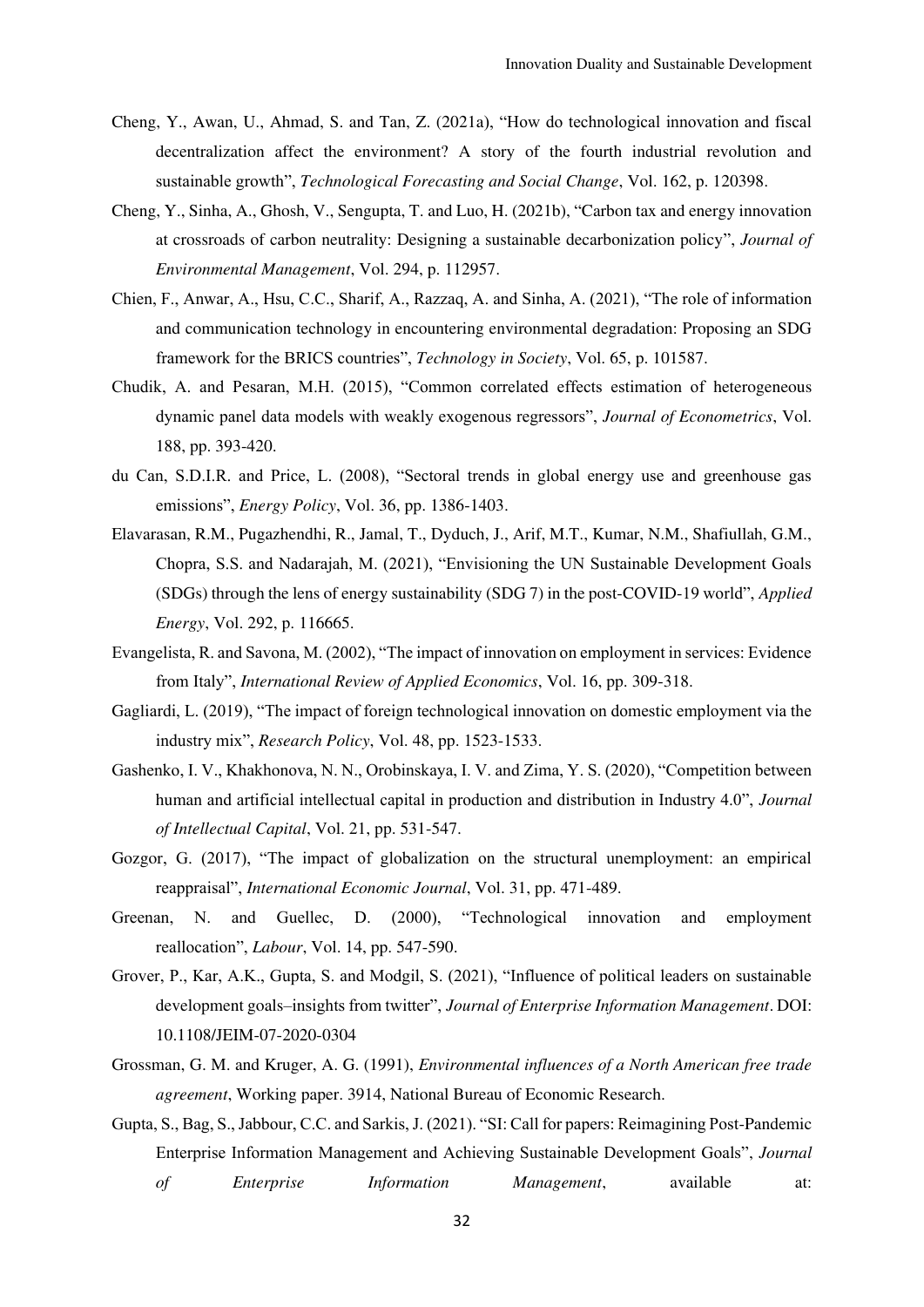[https://www.emeraldgrouppublishing.com/journal/jeim/reimagining-post-pandemic-enterprise](https://www.emeraldgrouppublishing.com/journal/jeim/reimagining-post-pandemic-enterprise-information-management-and-achieving-sustainable)[information-management-and-achieving-sustainable](https://www.emeraldgrouppublishing.com/journal/jeim/reimagining-post-pandemic-enterprise-information-management-and-achieving-sustainable) (accessed 3 9 2021)

- Gurbuz, I. B. and Ozkan, G. (2020a), "Transform or perish: Preparing the business for a post-pandemic future*", IEEE Engineering Management Review*, DOI: 10.1109/EMR.2020.3014693
- Gurbuz, I. B. and Ozkan, G. (2020b), "Transform or perish: Preparing the business for a post-pandemic future", *IEEE Engineering Management Review*, DOI: 10.1109/EMR.2020.3014693
- Gygli, S., Haelg, F., Potrafke, N. and Sturm, J.E. (2019), "The KOF globalization index–revisited", *The Review of International Organizations*, Vol. 14, pp. 543-574.
- Hörisch, J. (2021), "The relation of COVID-19 to the UN sustainable development goals: Implications for sustainability accounting, management and policy research", *Sustainability Accounting, Management and Policy Journal*. DOI: https://doi.org/10.1108/SAMPJ-08-2020-0277
- Jha, A. K., & Bose, I. (2015). Innovation styles, processes, and their drivers: an organizational perspective. In *Technology, innovation, and enterprise transformation* (pp. 143-163). IGI Global. DOI: 10.4018/978-1-4666-6473-9.ch007
- Kovacs, O. (2018), "The dark corners of industry 4.0–Grounding economic governance 2.0", *Technology in Society*, Vol. 55, pp. 140-145.
- Levinson, A. and Taylor, M.S. (2008), "Unmasking the pollution haven effect", *International Economic Review*, Vol. 49, pp. 223-254.
- Lilien, D.M. (1982), "Sectoral shifts and cyclical unemployment", *Journal of Political Economy*, Vol. 90, pp. 777-793.
- Mbarek, M.B., Abdelkafi, I. and Feki, R. (2018), "Nonlinear causality between renewable energy, economic growth, and unemployment: evidence from Tunisia", *Journal of the Knowledge Economy*, Vol. 9, pp. 694-702.
- Mensah, C.N., Long, X., Boamah, K.B., Bediako, I.A., Dauda, L. and Salman, M. (2018), "The effect of innovation on CO 2 emissions of OCED countries from 1990 to 2014", *Environmental Science and Pollution Research*, Vol. 25, pp. 29678-29698.
- Modgil, S., Gupta, S. and Bhushan, B. (2020), "Building a living economy through modern information decision support systems and UN sustainable development goals", *Production Planning & Control*, Vol. 31, pp. 967-987.
- Modgil, S., Singh, R. K. and Hannibal, C. (2021), "Artificial intelligence for supply chain resilience: learning from COVID-19", *The International Journal of Logistics Management*. DOI: https://doi.org/10.1108/IJLM-02-2021-0094
- Mukarram, M. (2020), "Impact of COVID-19 on the UN sustainable development goals (SDGs)", Strategic Analysis, Vol. 44, pp. 253-258.
- Nundy, S., Ghosh, A., Mesloub, A., Albaqawy, G.A. and Alnaim, M.M. (2021), "Impact of COVID-19 pandemic on socio-economic, energy-environment and transport sector globally and sustainable development goal (SDG)", *Journal of Cleaner Production*, Vol. 312, p. 127705.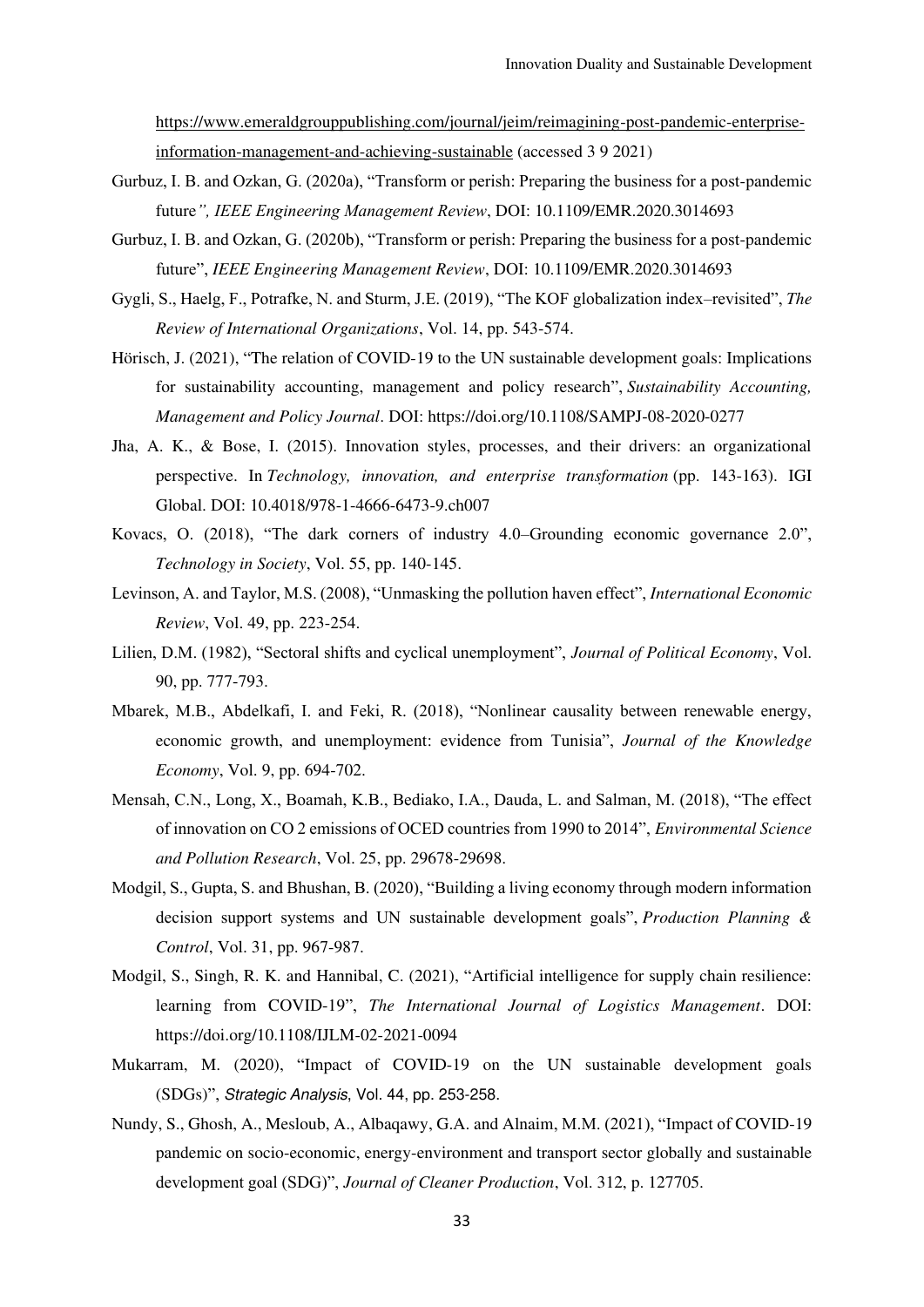- Organisation for Economic Co-operation and Development (OECD), 2020, *New Approaches to Economic* Challenges (NAEC), available at: [https://www.oecd.org/naec/New\\_Decade\\_New\\_Approaches.pdf](https://www.oecd.org/naec/New_Decade_New_Approaches.pdf) (accessed 1 8 2021)
- Pan, S.L. and Zhang, S. (2020), "From fighting COVID-19 pandemic to tackling sustainable development goals: An opportunity for responsible information systems research", *International Journal of Information Management*, Vol. 55, p. 102196.
- Pesaran, M.H. (2006), "Estimation and inference in large heterogeneous panels with a multifactor error structure", *Econometrica*, Vol. 74, pp. 967-1012.
- Pesaran, M.H. (2007), "A simple panel unit root test in the presence of cross-section dependence", Journal of Applied Econometrics, Vol. 22, pp. 265-312.
- Phillips, P.C. and Sul, D. (2003), "Dynamic panel estimation and homogeneity testing under cross section dependence", *The Econometrics Journal*, Vol. 6, pp. 217-259.
- Serajuddin, U. and Hamadeh, N. (2020), *New World Bank country classifications by income level: 2020-2021*, World Bank, available at: [https://blogs.worldbank.org/opendata/new-world-bank](https://blogs.worldbank.org/opendata/new-world-bank-country-classifications-income-level-2020-2021)[country-classifications-income-level-2020-2021](https://blogs.worldbank.org/opendata/new-world-bank-country-classifications-income-level-2020-2021) (accessed 12 6 2021)
- Shahbaz, M. and Sinha, A. (2019), "Environmental Kuznets curve for CO2 emissions: a literature survey", *Journal of Economic Studies*, Vol. 46, pp. 106-168.
- Sharif, A., Godil, D.I., Xu, B., Sinha, A., Khan, S.A.R. and Jermsittiparsert, K. (2020), "Revisiting the role of tourism and globalization in environmental degradation in China: Fresh insights from the quantile ARDL approach", *Journal of Cleaner Production*, Vol. 272, p. 122906.
- Sinha, A., Shahbaz, M. and Balsalobre, D. (2019), "Data selection and environmental Kuznets curve models-environmental Kuznets curve models, data choice, data sources, missing data, balanced and unbalanced panels", In *Environmental Kuznets Curve (EKC)* (pp. 65-83). Academic Press.
- Sinha, A., Sengupta, T. and Alvarado, R. (2020), "Interplay between technological innovation and environmental quality: formulating the SDG policies for next 11 economies", *Journal of Cleaner Production*, Vol. 242, p. 118549.
- Thornton, J. (2020), "COVID-19 pandemic has derailed progress on sustainable development goals, says WHO", *BMJ: British Medical Journal*, Vol. 369.
- Unalan, S. and Ozcan, S. (2020), "Democratising systems of innovations based on Blockchain platform technologies", *Journal of Enterprise Information Management*, Vol. 33, pp. 1511-1536.
- Van der Waal, J. W., Thijssens, T. and Maas, K. (2021), "The innovative contribution of multinational enterprises to the Sustainable Development Goals", *Journal of Cleaner Production*, 285, 125319.
- Vivarelli, M. (2015), *Innovation and employment*, World of Labor, Institute of Labor Economics (IZA).
- Wang, Z., Huang, W. and Chen, Z. (2019), "The peak of  $CO_2$  emissions in China: a new approach using survival models", *Energy Economics*, Vol. 81, pp. 1099-1108.
- Westerlund, J. (2007), "Testing for error correction in panel data", *Oxford Bulletin of Economics and Statistics*, Vol. 69, pp. 709-748.